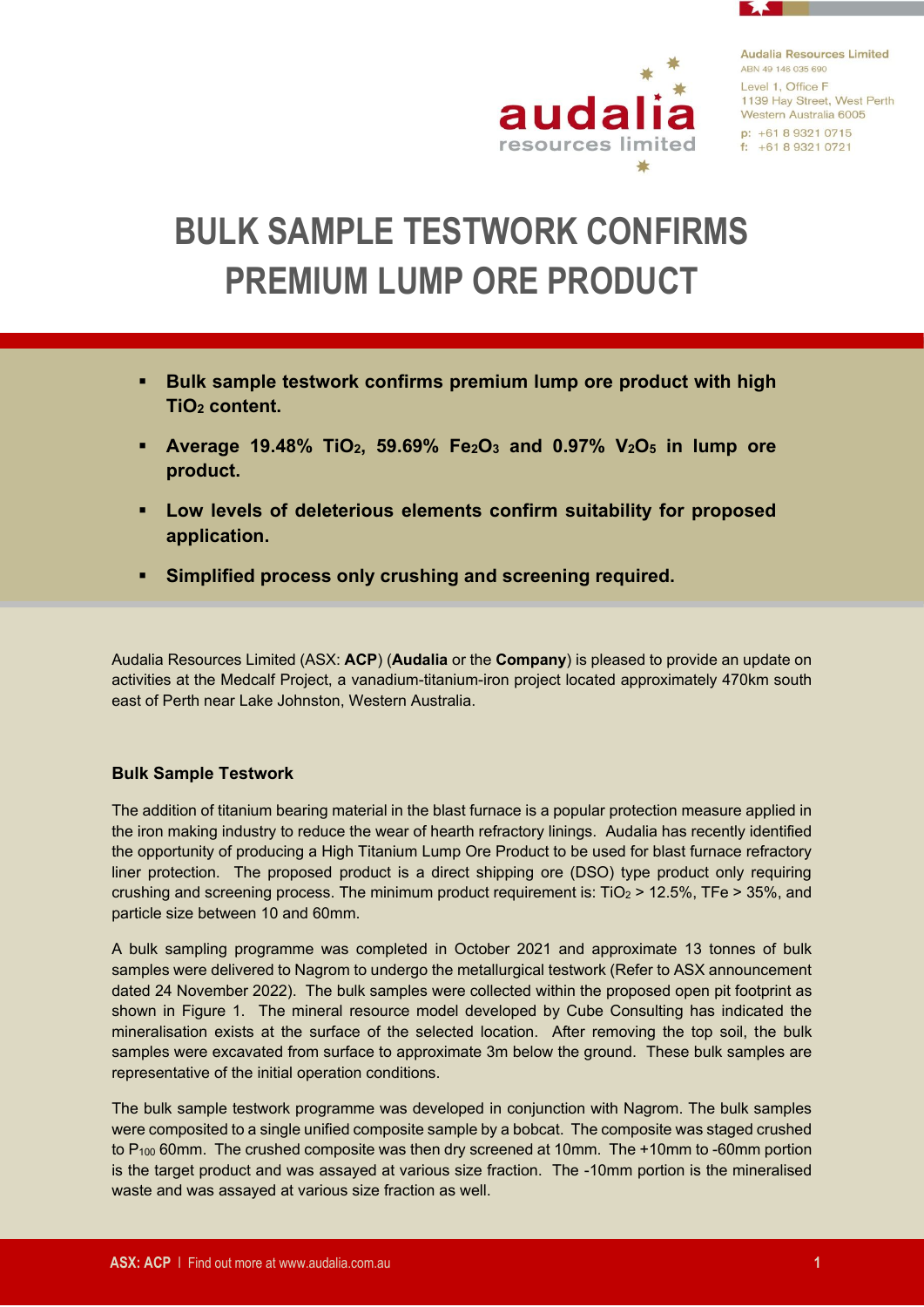



#### **Figure 1: Bulk sample pit location.**

Assay results have now been received for all the size fractions. See Table 1 for the major element results. The full suite of assay results is detailed in Appendix 1.

| <b>Sample Size</b><br>(mm) | $TiO2$ (%) | Fe <sub>2</sub> O <sub>3</sub> (%) | V <sub>2</sub> O <sub>5</sub> (%) | SiO <sub>2</sub> (%) | $Al_2O_3$ (%) |
|----------------------------|------------|------------------------------------|-----------------------------------|----------------------|---------------|
| $+50$                      | 21.24      | 58.50                              | 0.92                              | 4.38                 | 7.53          |
| $+40$                      | 22.02      | 59.03                              | 1.00                              | 3.87                 | 6.95          |
| $+31.5$                    | 21.32      | 59.38                              | 0.93                              | 3.85                 | 7.73          |
| $+20$                      | 22.08      | 60.27                              | 0.96                              | 3.51                 | 7.47          |
| $+16$                      | 21.38      | 61.40                              | 0.98                              | 3.35                 | 7.66          |
| $+12.5$                    | 21.43      | 61.95                              | 0.99                              | 3.27                 | 7.54          |
| $+10$                      | 21.19      | 61.67                              | 1.00                              | 3.47                 | 7.55          |
| <b>Calc. Head</b>          | 21.48      | 59.69                              | 0.97                              | 4.02                 | 7.72          |
|                            |            |                                    |                                   |                      |               |
| $+8$                       | 21.17      | 61.77                              | 1.01                              | 3.99                 | 7.29          |
| $+6.3$                     | 21.52      | 61.49                              | 1.01                              | 3.82                 | 7.39          |
| $+5.6$                     | 21.37      | 61.34                              | 1.01                              | 4.07                 | 7.44          |
| $+4$                       | 21.53      | 61.31                              | 1.01                              | 3.93                 | 7.35          |
| $+3.35$                    | 21.67      | 60.88                              | 1.00                              | 4.02                 | 7.29          |
| $+2$                       | 21.06      | 61.06                              | 0.98                              | 4.31                 | 7.58          |

#### **Table 1: Major element of bulk sample testwork.**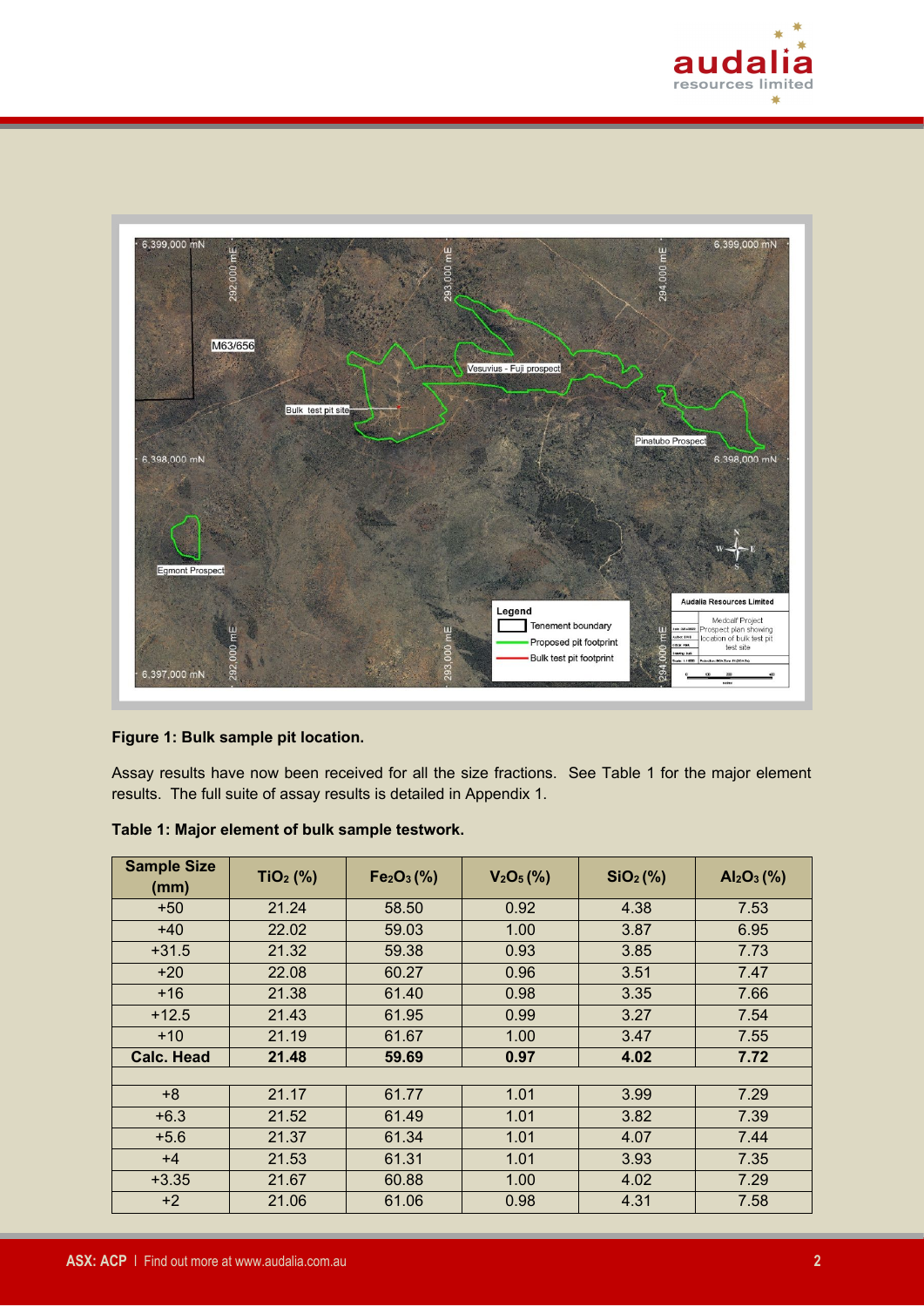

| <b>Sample Size</b><br>(mm) | $TiO2$ (%) | Fe <sub>2</sub> O <sub>3</sub> (%) | $V_2O_5(\%)$ | SiO <sub>2</sub> (%) | $Al_2O_3(\% )$ |
|----------------------------|------------|------------------------------------|--------------|----------------------|----------------|
| $+1$                       | 19.59      | 57.56                              | 0.92         | 6.64                 | 9.19           |
| $+0.5$                     | 16.74      | 47.00                              | 0.77         | 12.84                | 13.79          |
| $+0.355$                   | 17.23      | 45.97                              | 0.75         | 14.77                | 13.58          |
| $+0.25$                    | 16.60      | 40.87                              | 0.67         | 19.18                | 14.27          |
| $+0.106$                   | 13.96      | 31.19                              | 0.50         | 31.44                | 14.73          |
| $+0.075$                   | 14.24      | 30.60                              | 0.49         | 29.88                | 16.54          |
| $+0.045$                   | 14.19      | 26.79                              | 0.43         | 31.42                | 18.16          |
| $+0.038$                   | 13.22      | 29.48                              | 0.47         | 27.34                | 19.57          |
| $+0.025$                   | 12.66      | 23.37                              | 0.37         | 30.41                | 22.27          |
| $-0.025$                   | 6.51       | 17.96                              | 0.29         | 32.88                | 29.19          |

This bulk testwork has confirmed the opportunity to produce a high titanium lump ore product of the mineralisation at Medcalf, with a weighted average grade of **21.48% TiO2, 59.69% Fe2O3, 0.97% V2O5, 4.02% SiO<sup>2</sup> and 7.72% Al2O3**. The weighted average was calculated based on the proportion of each size fraction. The titanium and iron content in the lump ore product are well above the product requirement. The bulk testwork has also confirmed the low deleterious elements across all size fractions, with weighted average grades of 4.02% SiO2, <0.06% S and <0.01% P. See Appendix 1 for the full suite of assay results.

The testwork results indicated, for the proposed lump ore product, the concentration of major elements is very consistent across all different size ranges. This will allow great flexibility in actual operation to produce specific size product meeting customer's specification. The high titanium and iron grade combined with low levels of impurities demonstrates the scope for the Medcalf High Titanium Lump Ore Product to meet or exceed the market product specifications.

The testwork results also confirmed the concentration of major elements in the fine ore fractions (-10mm to +1mm) is almost equivalent to the lump ore product. The fine ore fractions could potentially be used for ore blending of sinter pellet. This could generate additional income stream for the Medcalf Project.

The bulk testwork results is a critical component of the current PFS study. The testwork results will provide information for flowsheet definition and engineering design.

#### **Next Step**

Ongoing work in support of the development of the Medcalf Project includes:

- Delivery of the product samples to potential customers for testing and analysis.
- Completion of the PFS study incorporating the bulk testwork results.
- Discussion with Southern Port Authority (SPA) on access to Esperance Port.

This announcement was authorised to be given to ASX by the Board of Directors of Audalia Resources Limited.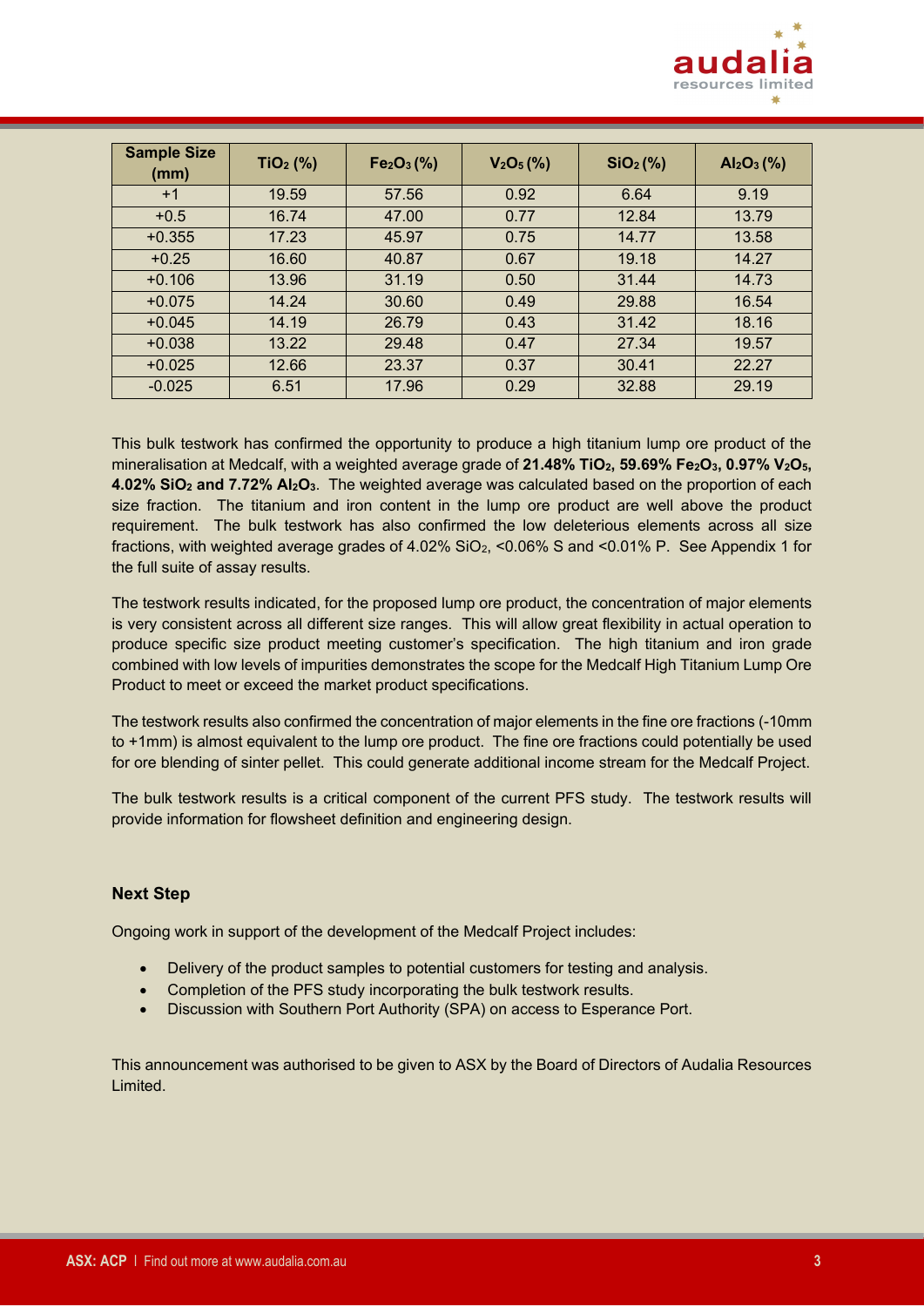

**Authorised by:**

**Brent Butler** *CEO and Executive Director*

#### **For more information please contact:**

Brent Butler CEO and Executive Director Audalia Resources Limited T: (08) 9321-0715 E: admin@audalia.com.au

#### **Forward Looking Statements and Cautionary Statements**

Some statements in this summary regarding estimates or future events are forward-looking statements. They include indications of and guidance on, future earnings, cash flow, costs and financial performance. Forward-looking statements include, but are not limited to, statements preceded by words such as "planned', "expected", "projected", "estimated", "may", "scheduled", "intends", "anticipates", "believes", "potential", "could", "nominal", "conceptual" and similar expressions. Forward-looking statements, opinions and estimates included in this announcement are based on assumptions and contingencies which are subject to change without notice, as are statements about market and industry trends, which are based on interpretations of current market conditions. Forward-looking statements are provided as a general guide only and should not be relied on as a guarantee of future performance. Forward-looking statements may be affected by a range of variables that could cause actual results to differ from estimated results and may cause the Company's actual performance and financial results in future periods to materially differ from any projections of future performance or results expressed or implied by such forward-looking statements. These risks and uncertainties include but are not limited to liabilities inherent in mine development and production, geological, mining and processing technical problems, the inability to obtain mine licences, permits and other regulatory approvals required in connection with mining and processing operations, competition for among other things, capital, acquisitions of reserves, undeveloped lands and skilled personnel; incorrect assessments of the value of acquisitions, changes in commodity prices and exchange rates; currency and interest rate fluctuations; various events which could disrupt operations and/or the transportation of mineral products, including labour stoppages and severe weather conditions; the demand for and availability of transportation services; the ability to secure adequate financing and management's ability to anticipate and manage the foregoing factors and risks. There can be no assurance that forward-looking statements will prove to be correct.

Statements regarding plans with respect to the Company's mineral properties may contain forwardlooking statements. Statements in relation to future matters can only be made where the Company has a reasonable basis for making those statements.

#### **Competent Person's Statement**

The information in this report that relates to the Exploration Results is based on information compiled by Mr Brent Butler, who is a Fellow of The Australasian Institute of Mining and Metallurgy. Mr Butler has 37 years' experience as a geologist and is CEO and Executive Director of Audalia. Mr Butler has sufficient experience which is relevant to the style of mineralisation and type of deposit under consideration and to the activity which he is undertaking to qualify as a Competent Person as defined in the 2012 edition of the 'Australasian Code for Reporting of Exploration Results, Mineral Resources and Ore Reserves' (JORC Code). Mr Butler has provided his consent to the inclusion in the report of the matters based on his information in the form and context in which it appears.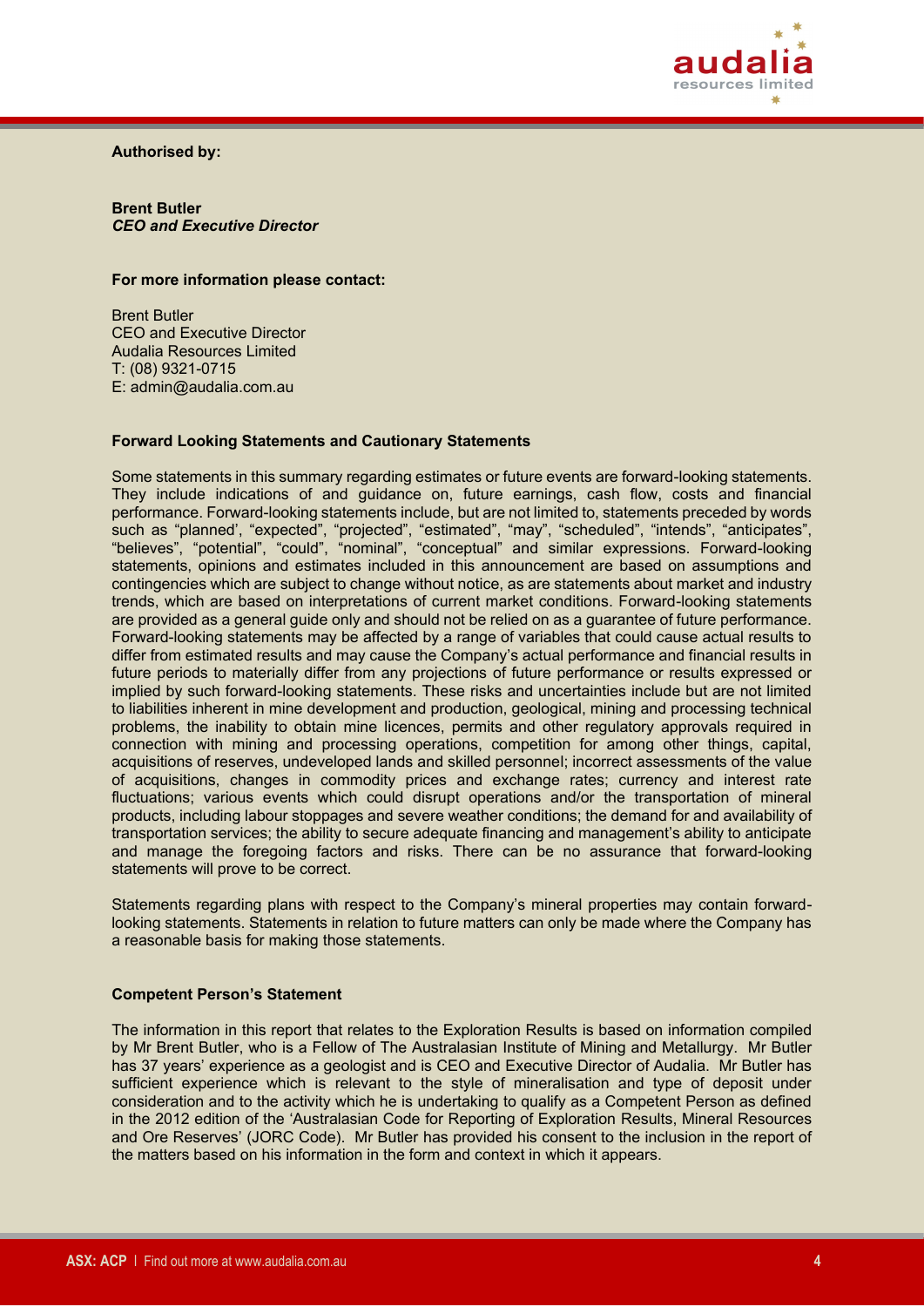

| <b>Sample</b><br><b>Size</b><br>(mm) | TiO <sub>2</sub><br>$(\%)$ | Fe <sub>2</sub> O <sub>3</sub><br>(%) | SiO <sub>2</sub><br>$(\% )$              | Al <sub>2</sub> O <sub>3</sub><br>$(\%)$ | <b>MnO</b><br>$(\%)$ | CaO<br>(%)        | P <sub>2</sub> O <sub>5</sub><br>$(\%)$ | SO <sub>3</sub><br>$(\%)$                | <b>MgO</b><br>$(\%)$ |
|--------------------------------------|----------------------------|---------------------------------------|------------------------------------------|------------------------------------------|----------------------|-------------------|-----------------------------------------|------------------------------------------|----------------------|
| $+50$                                | 21.244                     | 58.507                                | 4.386                                    | 7.538                                    | 0.071                | 0.048             | 0.023                                   | 0.321                                    | 0.105                |
| $+40$                                | 22.029                     | 59.036                                | 3.879                                    | 6.950                                    | 0.064                | 0.029             | 0.020                                   | 0.292                                    | 0.079                |
| $+31.5$                              | 21.328                     | 59.387                                | 3.853                                    | 7.734                                    | 0.066                | 0.026             | 0.022                                   | 0.255                                    | 0.079                |
| $+20$                                | 22.085                     | 60.274                                | 3.512                                    | 7.479                                    | 0.058                | 0.026             | 0.019                                   | 0.187                                    | 0.078                |
| $+16$                                | 21.387                     | 61.409                                | 3.356                                    | 7.660                                    | 0.053                | 0.028             | 0.020                                   | 0.161                                    | 0.074                |
| $+12.5$                              | 21.432                     | 61.958                                | 3.273                                    | 7.549                                    | 0.054                | 0.027             | 0.022                                   | 0.144                                    | 0.075                |
| $+10$                                | 21.197                     | 61.674                                | 3.478                                    | 7.552                                    | 0.047                | 0.030             | 0.022                                   | 0.151                                    | 0.077                |
| $+8$                                 | 21.178                     | 61.771                                | 3.990                                    | 7.294                                    | 0.051                | 0.053             | 0.022                                   | 0.149                                    | 0.078                |
| $+6.3$                               | 21.522                     | 61.490                                | 3.826                                    | 7.398                                    | 0.045                | 0.033             | 0.023                                   | 0.139                                    | 0.081                |
| $+5.6$                               | 21.379                     | 61.347                                | 4.078                                    | 7.449                                    | 0.044                | 0.037             | 0.023                                   | 0.135                                    | 0.082                |
| $+4$                                 | 21.537                     | 61.319                                | 3.932                                    | 7.354                                    | 0.040                | 0.039             | 0.025                                   | 0.137                                    | 0.079                |
| $+3.35$                              | 21.678                     | 60.881                                | 4.022                                    | 7.292                                    | 0.036                | 0.035             | 0.024                                   | 0.136                                    | 0.079                |
| $+2$                                 | 21.061                     | 61.068                                | 4.316                                    | 7.584                                    | 0.035                | 0.041             | 0.023                                   | 0.137                                    | 0.079                |
| $+1$                                 | 19.597                     | 57.568                                | 6.643                                    | 9.192                                    | 0.032                | 0.047             | 0.022                                   | 0.155                                    | 0.079                |
| $+0.5$                               | 16.745                     | 47.005                                | 12.849                                   | 13.795                                   | 0.045                | 0.067             | 0.021                                   | 0.201                                    | 0.106                |
| $+0.355$                             | 17.237                     | 45.979                                | 14.772                                   | 13.588                                   | 0.063                | 0.074             | 0.022                                   | 0.186                                    | 0.134                |
| $+0.25$                              | 16.608                     | 40.879                                | 19.181                                   | 14.274                                   | 0.067                | 0.090             | 0.019                                   | 0.160                                    | 0.145                |
| $+0.106$                             | 13.969                     | 31.191                                | 31.448                                   | 14.735                                   | 0.059                | 0.100             | 0.016                                   | 0.115                                    | 0.130                |
| $+0.075$                             | 14.247                     | 30.603                                | 29.889                                   | 16.547                                   | 0.046                | 0.120             | 0.016                                   | 0.100                                    | 0.144                |
| $+0.045$                             | 14.197                     | 26.790                                | 31.423                                   | 18.166                                   | 0.073                | 0.144             | 0.016                                   | 0.090                                    | 0.153                |
| $+0.038$                             | 13.220                     | 29.483                                | 27.342                                   | 19.576                                   | 0.057                | 0.190             | 0.018                                   | 0.113                                    | 0.147                |
| $+0.025$                             | 12.663                     | 23.378                                | 30.415                                   | 22.270                                   | 0.036                | 0.206             | 0.017                                   | 0.081                                    | 0.180                |
| $-0.025$                             | 6.517                      | 17.963                                | 32.888                                   | 29.190                                   | 0.014                | 0.221             | 0.016                                   | 0.079                                    | 0.193                |
|                                      |                            |                                       |                                          |                                          |                      |                   |                                         |                                          |                      |
| <b>Sample</b><br><b>Size</b><br>(mm) | ZnO<br>$(\%)$              | K <sub>2</sub> O (%)                  | V <sub>2</sub> O <sub>5</sub><br>$(\% )$ | Cr <sub>2</sub> O <sub>3</sub><br>$(\%)$ | CoO<br>$(\%)$        | <b>NiO</b><br>(%) | CuO<br>$(\%)$                           | As <sub>2</sub> O <sub>3</sub><br>$(\%)$ | <b>PbO</b><br>$(\%)$ |
| $+50$                                | 0.005                      | 0.008                                 | 0.927                                    | 0.022                                    | < 0.001              | 0.005             | 0.011                                   | 0.003                                    | < 0.001              |
| $+40$                                | 0.004                      | 0.006                                 | 1.006                                    | 0.021                                    | < 0.001              | 0.003             | 0.007                                   | 0.003                                    | < 0.001              |
| $+31.5$                              | 0.004                      | 0.005                                 | 0.933                                    | 0.026                                    | < 0.001              | 0.006             | 0.010                                   | 0.003                                    | 0.002                |
| $+20$                                | 0.002                      | 0.005                                 | 0.965                                    | 0.029                                    | < 0.001              | 0.005             | 0.007                                   | 0.003                                    | < 0.001              |
| $+16$                                | 0.003                      | 0.007                                 | 0.982                                    | 0.036                                    | < 0.001              | 0.007             | 0.006                                   | 0.003                                    | < 0.001              |
| $+12.5$                              | 0.003                      | 0.005                                 | 0.993                                    | 0.039                                    | < 0.001              | 0.006             | 0.006                                   | 0.004                                    | < 0.001              |
| $+10$                                | 0.003                      | 0.006                                 | 1.004                                    | 0.039                                    | < 0.001              | 0.005             | 0.006                                   | 0.003                                    | < 0.001              |
| $+8$                                 | 0.003                      | 0.028                                 | 1.012                                    | 0.042                                    | < 0.001              | 0.005             | 0.005                                   | 0.004                                    | < 0.001              |
| $+6.3$                               | 0.003                      | 0.008                                 | 1.016                                    | 0.042                                    | < 0.001              | 0.004             | 0.005                                   | 0.003                                    | < 0.001              |
| $+5.6$                               | 0.001                      | 0.007                                 | 1.012                                    | 0.044                                    | < 0.001              | 0.005             | 0.005                                   | 0.004                                    | < 0.001              |
| $+4$                                 | 0.002                      | 0.009                                 | 1.014                                    | 0.047                                    | < 0.001              | 0.006             | 0.005                                   | 0.003                                    | < 0.001              |
| $+3.35$                              | 0.001                      | 0.009                                 | 1.002                                    | 0.044                                    | < 0.001              | 0.003             | 0.004                                   | 0.004                                    | < 0.001              |
| $+2$                                 | 0.002                      | 0.011                                 | 0.981                                    | 0.049                                    | < 0.001              | 0.003             | 0.005                                   | 0.003                                    | 0.002                |
| $+1$                                 | 0.002                      | 0.014                                 | 0.926                                    | 0.045                                    | < 0.001              | 0.002             | 0.006                                   | 0.004                                    | < 0.001              |
| $+0.5$                               | 0.002                      | 0.021                                 | 0.778                                    | 0.038                                    | < 0.001              | 0.004             | 0.006                                   | 0.003                                    | < 0.001              |
| $+0.355$                             | 0.006                      | 0.026                                 | 0.753                                    | 0.037                                    | < 0.001              | 0.005             | 0.006                                   | 0.002                                    | 0.003                |
| $+0.25$                              | 0.002                      | 0.035                                 | 0.670                                    | 0.033                                    | < 0.001              | 0.003             | 0.005                                   | 0.003                                    | < 0.001              |
| $+0.106$                             | 0.002                      | 0.047                                 | 0.509                                    | 0.034                                    | < 0.001              | 0.011             | 0.005                                   | 0.001                                    | 0.001                |
| $+0.075$                             | 0.002                      | 0.070                                 | 0.499                                    | 0.032                                    | < 0.001              | 0.005             | 0.006                                   | 0.002                                    | < 0.001              |

# **Appendix 1 – Bulk Sample Testwork Results**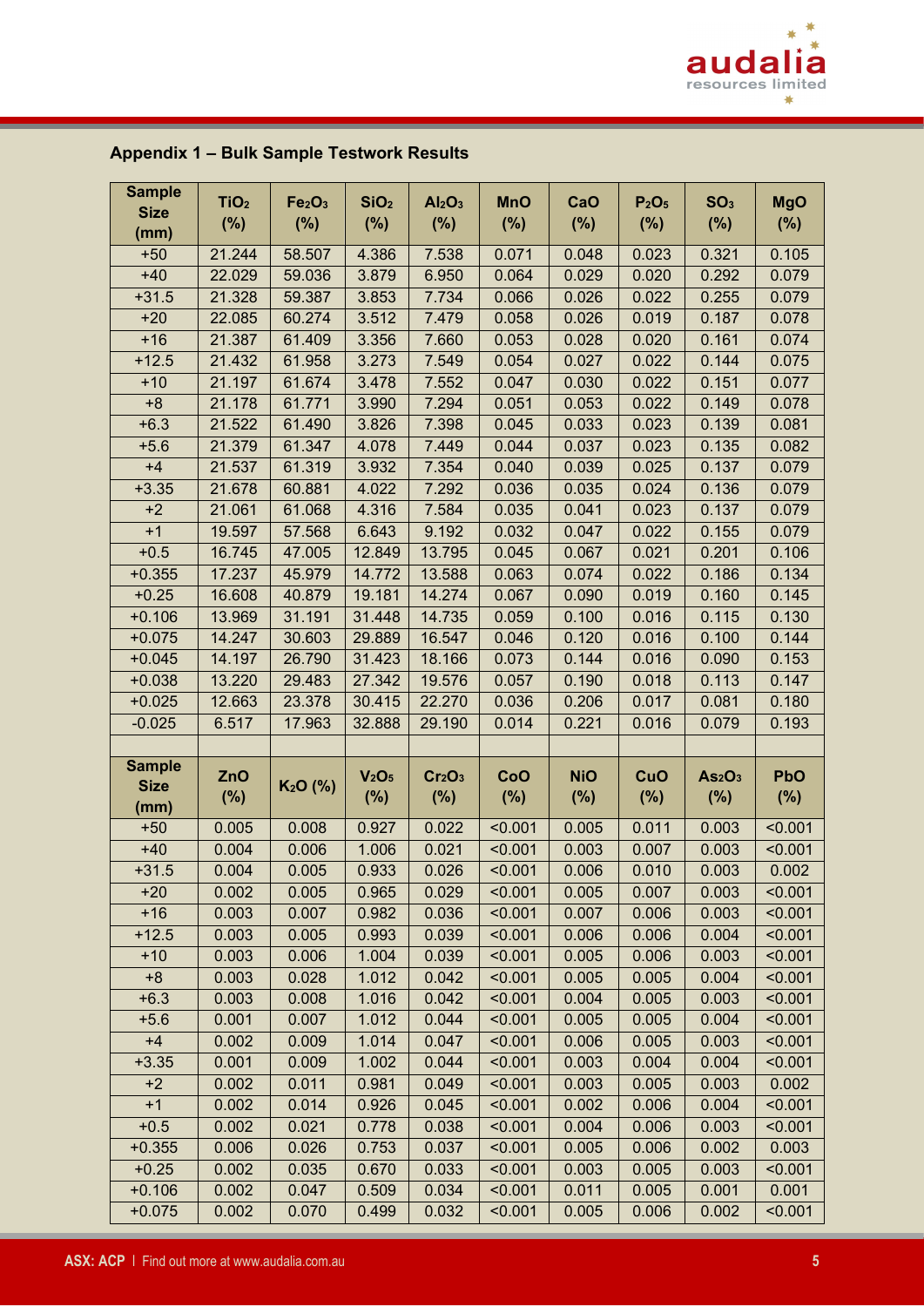

| $(\%)$<br>$(\%)$<br>$(\%)$<br>$(\%)$<br>(%)<br>$(\%)$<br>$(\%)$<br>$(\%)$<br>(mm)<br>$+0.045$<br>0.434<br>0.030<br>0.003<br>0.103<br>< 0.001<br>0.006<br>0.006<br>0.001<br>0.001<br>$+0.038$<br>0.002<br>0.108<br>0.473<br>0.031<br>< 0.001<br>0.006<br>0.007<br>0.001<br>0.001<br>$+0.025$<br>0.003<br>0.148<br>0.379<br>0.031<br>< 0.001<br>0.007<br>< 0.001<br>0.002<br>0.007<br>0.294<br>$-0.025$<br>0.003<br>0.129<br>0.028<br>< 0.001<br>0.006<br>0.008<br>< 0.001<br>< 0.001<br><b>Sample</b><br>$\mathsf{U}$<br><b>BaO</b><br>Na <sub>2</sub> O<br><b>SrO</b><br>Sb <sub>2</sub> O <sub>3</sub><br>Nb <sub>2</sub> O <sub>3</sub><br>ZrO <sub>2</sub><br>CeO <sub>2</sub><br><b>Size</b><br>CI(%)<br>(%)<br>(%)<br>$(\%)$<br>(%)<br>(%)<br>$(\%)$<br>(ppm)<br>(ppm)<br>(mm)<br>0.003<br>0.020<br>0.003<br>< 0.001<br>0.001<br>0.033<br>1.5<br>$+50$<br>0.010<br>10<br>11<br>1.5<br>$+40$<br>< 0.001<br>< 0.001<br>0.009<br>0.002<br>< 0.001<br>0.002<br>0.031<br>0.010<br>10<br>$+31.5$<br>0.007<br>< 0.001<br>0.003<br>< 0.001<br>< 0.001<br>0.033<br>2.0<br>$+20$<br>0.005<br>0.010<br>0.003<br>< 0.001<br>0.004<br>0.034<br>10<br>2.0<br>< 0.001<br>$+16$<br>0.005<br>0.002<br>0.006<br>0.003<br>< 0.001<br>0.002<br>0.036<br>12<br>2.0<br>$+12.5$<br>0.006<br>< 0.001<br>0.005<br>0.002<br>< 0.001<br>0.005<br>0.035<br>$\boldsymbol{9}$<br>2.0<br>$\overline{9}$<br>0.008<br>0.008<br>0.003<br>0.002<br>0.036<br>3.0<br>$+10$<br>< 0.001<br>< 0.001<br>$+8$<br>0.003<br>0.001<br>2.5<br>0.003<br>0.016<br>0.010<br>< 0.001<br>0.036<br>15<br>$\overline{9}$<br>3.5<br>$+6.3$<br>0.006<br>0.005<br>0.008<br>0.003<br>0.003<br>< 0.001<br>0.037<br>$+5.6$<br>$\boldsymbol{9}$<br>0.004<br>< 0.001<br>0.007<br>0.002<br>< 0.001<br>0.003<br>0.038<br>2.5<br>$+4$<br>0.005<br>< 0.001<br>0.006<br>0.003<br>< 0.001<br>0.003<br>0.037<br>$\boldsymbol{9}$<br>3.5<br>$\overline{9}$<br>$+3.35$<br>0.008<br>< 0.001<br>0.003<br>< 0.001<br>< 0.001<br>0.003<br>0.038<br>2.5<br>10<br>$+2$<br>0.004<br>< 0.001<br>0.006<br>0.003<br>< 0.001<br>0.003<br>0.041<br>2.5<br>11<br>$+1$<br>0.003<br>0.003<br>0.003<br>0.003<br>3.0<br>0.006<br>< 0.001<br>0.039<br>$+0.5$<br>14<br>3.0<br>0.002<br>0.015<br>0.007<br>0.003<br>< 0.001<br>0.003<br>0.035<br>13<br>$+0.355$<br>0.004<br>0.023<br>0.010<br>0.004<br>< 0.001<br>0.002<br>0.034<br>3.0<br>$+0.25$<br>0.007<br>0.033<br>15<br>0.007<br>0.029<br>0.002<br>< 0.001<br>< 0.001<br>2.5<br>$+0.106$<br>0.010<br>0.004<br>0.003<br>< 0.001<br>0.001<br>0.029<br>0.031<br>14<br>2.5<br>$+0.075$<br>0.010<br>0.048<br>0.004<br>0.003<br>< 0.001<br>$\overline{0.001}$<br>0.033<br>15<br>2.0<br>$+0.045$<br>0.009<br>0.070<br>0.007<br>0.003<br>< 0.001<br>0.003<br>0.037<br>16<br>2.5<br>3.0<br>$+0.038$<br>0.012<br>0.064<br>0.009<br>0.003<br>< 0.001<br>0.001<br>0.038<br>19 | <b>Sample</b><br><b>Size</b> | ZnO   | K <sub>2</sub> O (%) | V <sub>2</sub> O <sub>5</sub> | Cr <sub>2</sub> O <sub>3</sub> | CoO   | <b>NiO</b> | CuO   | As <sub>2</sub> O <sub>3</sub> | <b>PbO</b> |
|-----------------------------------------------------------------------------------------------------------------------------------------------------------------------------------------------------------------------------------------------------------------------------------------------------------------------------------------------------------------------------------------------------------------------------------------------------------------------------------------------------------------------------------------------------------------------------------------------------------------------------------------------------------------------------------------------------------------------------------------------------------------------------------------------------------------------------------------------------------------------------------------------------------------------------------------------------------------------------------------------------------------------------------------------------------------------------------------------------------------------------------------------------------------------------------------------------------------------------------------------------------------------------------------------------------------------------------------------------------------------------------------------------------------------------------------------------------------------------------------------------------------------------------------------------------------------------------------------------------------------------------------------------------------------------------------------------------------------------------------------------------------------------------------------------------------------------------------------------------------------------------------------------------------------------------------------------------------------------------------------------------------------------------------------------------------------------------------------------------------------------------------------------------------------------------------------------------------------------------------------------------------------------------------------------------------------------------------------------------------------------------------------------------------------------------------------------------------------------------------------------------------------------------------------------------------------------------------------------------------------------------------------------------------------------------------------------------------------------------------------------------------------------------------------------------------------------------|------------------------------|-------|----------------------|-------------------------------|--------------------------------|-------|------------|-------|--------------------------------|------------|
|                                                                                                                                                                                                                                                                                                                                                                                                                                                                                                                                                                                                                                                                                                                                                                                                                                                                                                                                                                                                                                                                                                                                                                                                                                                                                                                                                                                                                                                                                                                                                                                                                                                                                                                                                                                                                                                                                                                                                                                                                                                                                                                                                                                                                                                                                                                                                                                                                                                                                                                                                                                                                                                                                                                                                                                                                                   |                              |       |                      |                               |                                |       |            |       |                                |            |
|                                                                                                                                                                                                                                                                                                                                                                                                                                                                                                                                                                                                                                                                                                                                                                                                                                                                                                                                                                                                                                                                                                                                                                                                                                                                                                                                                                                                                                                                                                                                                                                                                                                                                                                                                                                                                                                                                                                                                                                                                                                                                                                                                                                                                                                                                                                                                                                                                                                                                                                                                                                                                                                                                                                                                                                                                                   |                              |       |                      |                               |                                |       |            |       |                                |            |
|                                                                                                                                                                                                                                                                                                                                                                                                                                                                                                                                                                                                                                                                                                                                                                                                                                                                                                                                                                                                                                                                                                                                                                                                                                                                                                                                                                                                                                                                                                                                                                                                                                                                                                                                                                                                                                                                                                                                                                                                                                                                                                                                                                                                                                                                                                                                                                                                                                                                                                                                                                                                                                                                                                                                                                                                                                   |                              |       |                      |                               |                                |       |            |       |                                |            |
|                                                                                                                                                                                                                                                                                                                                                                                                                                                                                                                                                                                                                                                                                                                                                                                                                                                                                                                                                                                                                                                                                                                                                                                                                                                                                                                                                                                                                                                                                                                                                                                                                                                                                                                                                                                                                                                                                                                                                                                                                                                                                                                                                                                                                                                                                                                                                                                                                                                                                                                                                                                                                                                                                                                                                                                                                                   |                              |       |                      |                               |                                |       |            |       |                                |            |
|                                                                                                                                                                                                                                                                                                                                                                                                                                                                                                                                                                                                                                                                                                                                                                                                                                                                                                                                                                                                                                                                                                                                                                                                                                                                                                                                                                                                                                                                                                                                                                                                                                                                                                                                                                                                                                                                                                                                                                                                                                                                                                                                                                                                                                                                                                                                                                                                                                                                                                                                                                                                                                                                                                                                                                                                                                   |                              |       |                      |                               |                                |       |            |       |                                |            |
|                                                                                                                                                                                                                                                                                                                                                                                                                                                                                                                                                                                                                                                                                                                                                                                                                                                                                                                                                                                                                                                                                                                                                                                                                                                                                                                                                                                                                                                                                                                                                                                                                                                                                                                                                                                                                                                                                                                                                                                                                                                                                                                                                                                                                                                                                                                                                                                                                                                                                                                                                                                                                                                                                                                                                                                                                                   |                              |       |                      |                               |                                |       |            |       |                                |            |
|                                                                                                                                                                                                                                                                                                                                                                                                                                                                                                                                                                                                                                                                                                                                                                                                                                                                                                                                                                                                                                                                                                                                                                                                                                                                                                                                                                                                                                                                                                                                                                                                                                                                                                                                                                                                                                                                                                                                                                                                                                                                                                                                                                                                                                                                                                                                                                                                                                                                                                                                                                                                                                                                                                                                                                                                                                   |                              |       |                      |                               |                                |       |            |       |                                |            |
|                                                                                                                                                                                                                                                                                                                                                                                                                                                                                                                                                                                                                                                                                                                                                                                                                                                                                                                                                                                                                                                                                                                                                                                                                                                                                                                                                                                                                                                                                                                                                                                                                                                                                                                                                                                                                                                                                                                                                                                                                                                                                                                                                                                                                                                                                                                                                                                                                                                                                                                                                                                                                                                                                                                                                                                                                                   |                              |       |                      |                               |                                |       |            |       |                                |            |
|                                                                                                                                                                                                                                                                                                                                                                                                                                                                                                                                                                                                                                                                                                                                                                                                                                                                                                                                                                                                                                                                                                                                                                                                                                                                                                                                                                                                                                                                                                                                                                                                                                                                                                                                                                                                                                                                                                                                                                                                                                                                                                                                                                                                                                                                                                                                                                                                                                                                                                                                                                                                                                                                                                                                                                                                                                   |                              |       |                      |                               |                                |       |            |       |                                |            |
|                                                                                                                                                                                                                                                                                                                                                                                                                                                                                                                                                                                                                                                                                                                                                                                                                                                                                                                                                                                                                                                                                                                                                                                                                                                                                                                                                                                                                                                                                                                                                                                                                                                                                                                                                                                                                                                                                                                                                                                                                                                                                                                                                                                                                                                                                                                                                                                                                                                                                                                                                                                                                                                                                                                                                                                                                                   |                              |       |                      |                               |                                |       |            |       |                                |            |
|                                                                                                                                                                                                                                                                                                                                                                                                                                                                                                                                                                                                                                                                                                                                                                                                                                                                                                                                                                                                                                                                                                                                                                                                                                                                                                                                                                                                                                                                                                                                                                                                                                                                                                                                                                                                                                                                                                                                                                                                                                                                                                                                                                                                                                                                                                                                                                                                                                                                                                                                                                                                                                                                                                                                                                                                                                   |                              |       |                      |                               |                                |       |            |       |                                |            |
|                                                                                                                                                                                                                                                                                                                                                                                                                                                                                                                                                                                                                                                                                                                                                                                                                                                                                                                                                                                                                                                                                                                                                                                                                                                                                                                                                                                                                                                                                                                                                                                                                                                                                                                                                                                                                                                                                                                                                                                                                                                                                                                                                                                                                                                                                                                                                                                                                                                                                                                                                                                                                                                                                                                                                                                                                                   |                              |       |                      |                               |                                |       |            |       |                                |            |
|                                                                                                                                                                                                                                                                                                                                                                                                                                                                                                                                                                                                                                                                                                                                                                                                                                                                                                                                                                                                                                                                                                                                                                                                                                                                                                                                                                                                                                                                                                                                                                                                                                                                                                                                                                                                                                                                                                                                                                                                                                                                                                                                                                                                                                                                                                                                                                                                                                                                                                                                                                                                                                                                                                                                                                                                                                   |                              |       |                      |                               |                                |       |            |       |                                |            |
|                                                                                                                                                                                                                                                                                                                                                                                                                                                                                                                                                                                                                                                                                                                                                                                                                                                                                                                                                                                                                                                                                                                                                                                                                                                                                                                                                                                                                                                                                                                                                                                                                                                                                                                                                                                                                                                                                                                                                                                                                                                                                                                                                                                                                                                                                                                                                                                                                                                                                                                                                                                                                                                                                                                                                                                                                                   |                              |       |                      |                               |                                |       |            |       |                                |            |
|                                                                                                                                                                                                                                                                                                                                                                                                                                                                                                                                                                                                                                                                                                                                                                                                                                                                                                                                                                                                                                                                                                                                                                                                                                                                                                                                                                                                                                                                                                                                                                                                                                                                                                                                                                                                                                                                                                                                                                                                                                                                                                                                                                                                                                                                                                                                                                                                                                                                                                                                                                                                                                                                                                                                                                                                                                   |                              |       |                      |                               |                                |       |            |       |                                |            |
|                                                                                                                                                                                                                                                                                                                                                                                                                                                                                                                                                                                                                                                                                                                                                                                                                                                                                                                                                                                                                                                                                                                                                                                                                                                                                                                                                                                                                                                                                                                                                                                                                                                                                                                                                                                                                                                                                                                                                                                                                                                                                                                                                                                                                                                                                                                                                                                                                                                                                                                                                                                                                                                                                                                                                                                                                                   |                              |       |                      |                               |                                |       |            |       |                                |            |
|                                                                                                                                                                                                                                                                                                                                                                                                                                                                                                                                                                                                                                                                                                                                                                                                                                                                                                                                                                                                                                                                                                                                                                                                                                                                                                                                                                                                                                                                                                                                                                                                                                                                                                                                                                                                                                                                                                                                                                                                                                                                                                                                                                                                                                                                                                                                                                                                                                                                                                                                                                                                                                                                                                                                                                                                                                   |                              |       |                      |                               |                                |       |            |       |                                |            |
|                                                                                                                                                                                                                                                                                                                                                                                                                                                                                                                                                                                                                                                                                                                                                                                                                                                                                                                                                                                                                                                                                                                                                                                                                                                                                                                                                                                                                                                                                                                                                                                                                                                                                                                                                                                                                                                                                                                                                                                                                                                                                                                                                                                                                                                                                                                                                                                                                                                                                                                                                                                                                                                                                                                                                                                                                                   |                              |       |                      |                               |                                |       |            |       |                                |            |
|                                                                                                                                                                                                                                                                                                                                                                                                                                                                                                                                                                                                                                                                                                                                                                                                                                                                                                                                                                                                                                                                                                                                                                                                                                                                                                                                                                                                                                                                                                                                                                                                                                                                                                                                                                                                                                                                                                                                                                                                                                                                                                                                                                                                                                                                                                                                                                                                                                                                                                                                                                                                                                                                                                                                                                                                                                   |                              |       |                      |                               |                                |       |            |       |                                |            |
|                                                                                                                                                                                                                                                                                                                                                                                                                                                                                                                                                                                                                                                                                                                                                                                                                                                                                                                                                                                                                                                                                                                                                                                                                                                                                                                                                                                                                                                                                                                                                                                                                                                                                                                                                                                                                                                                                                                                                                                                                                                                                                                                                                                                                                                                                                                                                                                                                                                                                                                                                                                                                                                                                                                                                                                                                                   |                              |       |                      |                               |                                |       |            |       |                                |            |
|                                                                                                                                                                                                                                                                                                                                                                                                                                                                                                                                                                                                                                                                                                                                                                                                                                                                                                                                                                                                                                                                                                                                                                                                                                                                                                                                                                                                                                                                                                                                                                                                                                                                                                                                                                                                                                                                                                                                                                                                                                                                                                                                                                                                                                                                                                                                                                                                                                                                                                                                                                                                                                                                                                                                                                                                                                   |                              |       |                      |                               |                                |       |            |       |                                |            |
|                                                                                                                                                                                                                                                                                                                                                                                                                                                                                                                                                                                                                                                                                                                                                                                                                                                                                                                                                                                                                                                                                                                                                                                                                                                                                                                                                                                                                                                                                                                                                                                                                                                                                                                                                                                                                                                                                                                                                                                                                                                                                                                                                                                                                                                                                                                                                                                                                                                                                                                                                                                                                                                                                                                                                                                                                                   |                              |       |                      |                               |                                |       |            |       |                                |            |
|                                                                                                                                                                                                                                                                                                                                                                                                                                                                                                                                                                                                                                                                                                                                                                                                                                                                                                                                                                                                                                                                                                                                                                                                                                                                                                                                                                                                                                                                                                                                                                                                                                                                                                                                                                                                                                                                                                                                                                                                                                                                                                                                                                                                                                                                                                                                                                                                                                                                                                                                                                                                                                                                                                                                                                                                                                   |                              |       |                      |                               |                                |       |            |       |                                |            |
|                                                                                                                                                                                                                                                                                                                                                                                                                                                                                                                                                                                                                                                                                                                                                                                                                                                                                                                                                                                                                                                                                                                                                                                                                                                                                                                                                                                                                                                                                                                                                                                                                                                                                                                                                                                                                                                                                                                                                                                                                                                                                                                                                                                                                                                                                                                                                                                                                                                                                                                                                                                                                                                                                                                                                                                                                                   |                              |       |                      |                               |                                |       |            |       |                                |            |
|                                                                                                                                                                                                                                                                                                                                                                                                                                                                                                                                                                                                                                                                                                                                                                                                                                                                                                                                                                                                                                                                                                                                                                                                                                                                                                                                                                                                                                                                                                                                                                                                                                                                                                                                                                                                                                                                                                                                                                                                                                                                                                                                                                                                                                                                                                                                                                                                                                                                                                                                                                                                                                                                                                                                                                                                                                   |                              |       |                      |                               |                                |       |            |       |                                |            |
|                                                                                                                                                                                                                                                                                                                                                                                                                                                                                                                                                                                                                                                                                                                                                                                                                                                                                                                                                                                                                                                                                                                                                                                                                                                                                                                                                                                                                                                                                                                                                                                                                                                                                                                                                                                                                                                                                                                                                                                                                                                                                                                                                                                                                                                                                                                                                                                                                                                                                                                                                                                                                                                                                                                                                                                                                                   |                              |       |                      |                               |                                |       |            |       |                                |            |
|                                                                                                                                                                                                                                                                                                                                                                                                                                                                                                                                                                                                                                                                                                                                                                                                                                                                                                                                                                                                                                                                                                                                                                                                                                                                                                                                                                                                                                                                                                                                                                                                                                                                                                                                                                                                                                                                                                                                                                                                                                                                                                                                                                                                                                                                                                                                                                                                                                                                                                                                                                                                                                                                                                                                                                                                                                   |                              |       |                      |                               |                                |       |            |       |                                |            |
|                                                                                                                                                                                                                                                                                                                                                                                                                                                                                                                                                                                                                                                                                                                                                                                                                                                                                                                                                                                                                                                                                                                                                                                                                                                                                                                                                                                                                                                                                                                                                                                                                                                                                                                                                                                                                                                                                                                                                                                                                                                                                                                                                                                                                                                                                                                                                                                                                                                                                                                                                                                                                                                                                                                                                                                                                                   |                              |       |                      |                               |                                |       |            |       |                                |            |
|                                                                                                                                                                                                                                                                                                                                                                                                                                                                                                                                                                                                                                                                                                                                                                                                                                                                                                                                                                                                                                                                                                                                                                                                                                                                                                                                                                                                                                                                                                                                                                                                                                                                                                                                                                                                                                                                                                                                                                                                                                                                                                                                                                                                                                                                                                                                                                                                                                                                                                                                                                                                                                                                                                                                                                                                                                   |                              |       |                      |                               |                                |       |            |       |                                |            |
|                                                                                                                                                                                                                                                                                                                                                                                                                                                                                                                                                                                                                                                                                                                                                                                                                                                                                                                                                                                                                                                                                                                                                                                                                                                                                                                                                                                                                                                                                                                                                                                                                                                                                                                                                                                                                                                                                                                                                                                                                                                                                                                                                                                                                                                                                                                                                                                                                                                                                                                                                                                                                                                                                                                                                                                                                                   |                              |       |                      |                               |                                |       |            |       |                                |            |
|                                                                                                                                                                                                                                                                                                                                                                                                                                                                                                                                                                                                                                                                                                                                                                                                                                                                                                                                                                                                                                                                                                                                                                                                                                                                                                                                                                                                                                                                                                                                                                                                                                                                                                                                                                                                                                                                                                                                                                                                                                                                                                                                                                                                                                                                                                                                                                                                                                                                                                                                                                                                                                                                                                                                                                                                                                   |                              |       |                      |                               |                                |       |            |       |                                |            |
|                                                                                                                                                                                                                                                                                                                                                                                                                                                                                                                                                                                                                                                                                                                                                                                                                                                                                                                                                                                                                                                                                                                                                                                                                                                                                                                                                                                                                                                                                                                                                                                                                                                                                                                                                                                                                                                                                                                                                                                                                                                                                                                                                                                                                                                                                                                                                                                                                                                                                                                                                                                                                                                                                                                                                                                                                                   | $+0.025$                     | 0.012 | 0.083                | 0.008                         | 0.004                          | 0.001 | 0.002      | 0.049 | 24                             | 2.5        |
| $-0.025$<br>0.003<br>0.008<br>0.003<br>< 0.001<br>0.002<br>0.030<br>30<br>2.5<br>0.059                                                                                                                                                                                                                                                                                                                                                                                                                                                                                                                                                                                                                                                                                                                                                                                                                                                                                                                                                                                                                                                                                                                                                                                                                                                                                                                                                                                                                                                                                                                                                                                                                                                                                                                                                                                                                                                                                                                                                                                                                                                                                                                                                                                                                                                                                                                                                                                                                                                                                                                                                                                                                                                                                                                                            |                              |       |                      |                               |                                |       |            |       |                                |            |
| <b>Sample</b><br><b>Th</b><br>LOI <sub>1000</sub>                                                                                                                                                                                                                                                                                                                                                                                                                                                                                                                                                                                                                                                                                                                                                                                                                                                                                                                                                                                                                                                                                                                                                                                                                                                                                                                                                                                                                                                                                                                                                                                                                                                                                                                                                                                                                                                                                                                                                                                                                                                                                                                                                                                                                                                                                                                                                                                                                                                                                                                                                                                                                                                                                                                                                                                 |                              |       |                      |                               |                                |       |            |       |                                |            |
| <b>Size</b><br>(ppm)<br>(%)<br>(mm)                                                                                                                                                                                                                                                                                                                                                                                                                                                                                                                                                                                                                                                                                                                                                                                                                                                                                                                                                                                                                                                                                                                                                                                                                                                                                                                                                                                                                                                                                                                                                                                                                                                                                                                                                                                                                                                                                                                                                                                                                                                                                                                                                                                                                                                                                                                                                                                                                                                                                                                                                                                                                                                                                                                                                                                               |                              |       |                      |                               |                                |       |            |       |                                |            |
| $+50$<br>7.30<br>3.5                                                                                                                                                                                                                                                                                                                                                                                                                                                                                                                                                                                                                                                                                                                                                                                                                                                                                                                                                                                                                                                                                                                                                                                                                                                                                                                                                                                                                                                                                                                                                                                                                                                                                                                                                                                                                                                                                                                                                                                                                                                                                                                                                                                                                                                                                                                                                                                                                                                                                                                                                                                                                                                                                                                                                                                                              |                              |       |                      |                               |                                |       |            |       |                                |            |
| $+40$<br>3.0<br>6.93                                                                                                                                                                                                                                                                                                                                                                                                                                                                                                                                                                                                                                                                                                                                                                                                                                                                                                                                                                                                                                                                                                                                                                                                                                                                                                                                                                                                                                                                                                                                                                                                                                                                                                                                                                                                                                                                                                                                                                                                                                                                                                                                                                                                                                                                                                                                                                                                                                                                                                                                                                                                                                                                                                                                                                                                              |                              |       |                      |                               |                                |       |            |       |                                |            |
| $+31.5$<br>4.0<br>6.60                                                                                                                                                                                                                                                                                                                                                                                                                                                                                                                                                                                                                                                                                                                                                                                                                                                                                                                                                                                                                                                                                                                                                                                                                                                                                                                                                                                                                                                                                                                                                                                                                                                                                                                                                                                                                                                                                                                                                                                                                                                                                                                                                                                                                                                                                                                                                                                                                                                                                                                                                                                                                                                                                                                                                                                                            |                              |       |                      |                               |                                |       |            |       |                                |            |
| $+20$<br>9.0<br>5.50                                                                                                                                                                                                                                                                                                                                                                                                                                                                                                                                                                                                                                                                                                                                                                                                                                                                                                                                                                                                                                                                                                                                                                                                                                                                                                                                                                                                                                                                                                                                                                                                                                                                                                                                                                                                                                                                                                                                                                                                                                                                                                                                                                                                                                                                                                                                                                                                                                                                                                                                                                                                                                                                                                                                                                                                              |                              |       |                      |                               |                                |       |            |       |                                |            |
| $+16$<br>9.5<br>5.08<br>$+12.5$<br>7.5<br>4.64                                                                                                                                                                                                                                                                                                                                                                                                                                                                                                                                                                                                                                                                                                                                                                                                                                                                                                                                                                                                                                                                                                                                                                                                                                                                                                                                                                                                                                                                                                                                                                                                                                                                                                                                                                                                                                                                                                                                                                                                                                                                                                                                                                                                                                                                                                                                                                                                                                                                                                                                                                                                                                                                                                                                                                                    |                              |       |                      |                               |                                |       |            |       |                                |            |
| $+10$<br>8.0<br>4.96                                                                                                                                                                                                                                                                                                                                                                                                                                                                                                                                                                                                                                                                                                                                                                                                                                                                                                                                                                                                                                                                                                                                                                                                                                                                                                                                                                                                                                                                                                                                                                                                                                                                                                                                                                                                                                                                                                                                                                                                                                                                                                                                                                                                                                                                                                                                                                                                                                                                                                                                                                                                                                                                                                                                                                                                              |                              |       |                      |                               |                                |       |            |       |                                |            |
| $+8$<br>4.47<br>8.0                                                                                                                                                                                                                                                                                                                                                                                                                                                                                                                                                                                                                                                                                                                                                                                                                                                                                                                                                                                                                                                                                                                                                                                                                                                                                                                                                                                                                                                                                                                                                                                                                                                                                                                                                                                                                                                                                                                                                                                                                                                                                                                                                                                                                                                                                                                                                                                                                                                                                                                                                                                                                                                                                                                                                                                                               |                              |       |                      |                               |                                |       |            |       |                                |            |
| $+6.3$<br>8.5<br>4.55                                                                                                                                                                                                                                                                                                                                                                                                                                                                                                                                                                                                                                                                                                                                                                                                                                                                                                                                                                                                                                                                                                                                                                                                                                                                                                                                                                                                                                                                                                                                                                                                                                                                                                                                                                                                                                                                                                                                                                                                                                                                                                                                                                                                                                                                                                                                                                                                                                                                                                                                                                                                                                                                                                                                                                                                             |                              |       |                      |                               |                                |       |            |       |                                |            |
| $+5.6$<br>9.5<br>4.51                                                                                                                                                                                                                                                                                                                                                                                                                                                                                                                                                                                                                                                                                                                                                                                                                                                                                                                                                                                                                                                                                                                                                                                                                                                                                                                                                                                                                                                                                                                                                                                                                                                                                                                                                                                                                                                                                                                                                                                                                                                                                                                                                                                                                                                                                                                                                                                                                                                                                                                                                                                                                                                                                                                                                                                                             |                              |       |                      |                               |                                |       |            |       |                                |            |
| 9.5<br>$+4$<br>4.69                                                                                                                                                                                                                                                                                                                                                                                                                                                                                                                                                                                                                                                                                                                                                                                                                                                                                                                                                                                                                                                                                                                                                                                                                                                                                                                                                                                                                                                                                                                                                                                                                                                                                                                                                                                                                                                                                                                                                                                                                                                                                                                                                                                                                                                                                                                                                                                                                                                                                                                                                                                                                                                                                                                                                                                                               |                              |       |                      |                               |                                |       |            |       |                                |            |
| $+3.35$<br>10.0<br>4.68                                                                                                                                                                                                                                                                                                                                                                                                                                                                                                                                                                                                                                                                                                                                                                                                                                                                                                                                                                                                                                                                                                                                                                                                                                                                                                                                                                                                                                                                                                                                                                                                                                                                                                                                                                                                                                                                                                                                                                                                                                                                                                                                                                                                                                                                                                                                                                                                                                                                                                                                                                                                                                                                                                                                                                                                           |                              |       |                      |                               |                                |       |            |       |                                |            |
| $+2$<br>11.0<br>4.87                                                                                                                                                                                                                                                                                                                                                                                                                                                                                                                                                                                                                                                                                                                                                                                                                                                                                                                                                                                                                                                                                                                                                                                                                                                                                                                                                                                                                                                                                                                                                                                                                                                                                                                                                                                                                                                                                                                                                                                                                                                                                                                                                                                                                                                                                                                                                                                                                                                                                                                                                                                                                                                                                                                                                                                                              |                              |       |                      |                               |                                |       |            |       |                                |            |
| $+1$<br>12.5<br>5.92                                                                                                                                                                                                                                                                                                                                                                                                                                                                                                                                                                                                                                                                                                                                                                                                                                                                                                                                                                                                                                                                                                                                                                                                                                                                                                                                                                                                                                                                                                                                                                                                                                                                                                                                                                                                                                                                                                                                                                                                                                                                                                                                                                                                                                                                                                                                                                                                                                                                                                                                                                                                                                                                                                                                                                                                              |                              |       |                      |                               |                                |       |            |       |                                |            |
| $+0.5$<br>12.0<br>8.71<br>$+0.355$<br>7.55<br>12.0                                                                                                                                                                                                                                                                                                                                                                                                                                                                                                                                                                                                                                                                                                                                                                                                                                                                                                                                                                                                                                                                                                                                                                                                                                                                                                                                                                                                                                                                                                                                                                                                                                                                                                                                                                                                                                                                                                                                                                                                                                                                                                                                                                                                                                                                                                                                                                                                                                                                                                                                                                                                                                                                                                                                                                                |                              |       |                      |                               |                                |       |            |       |                                |            |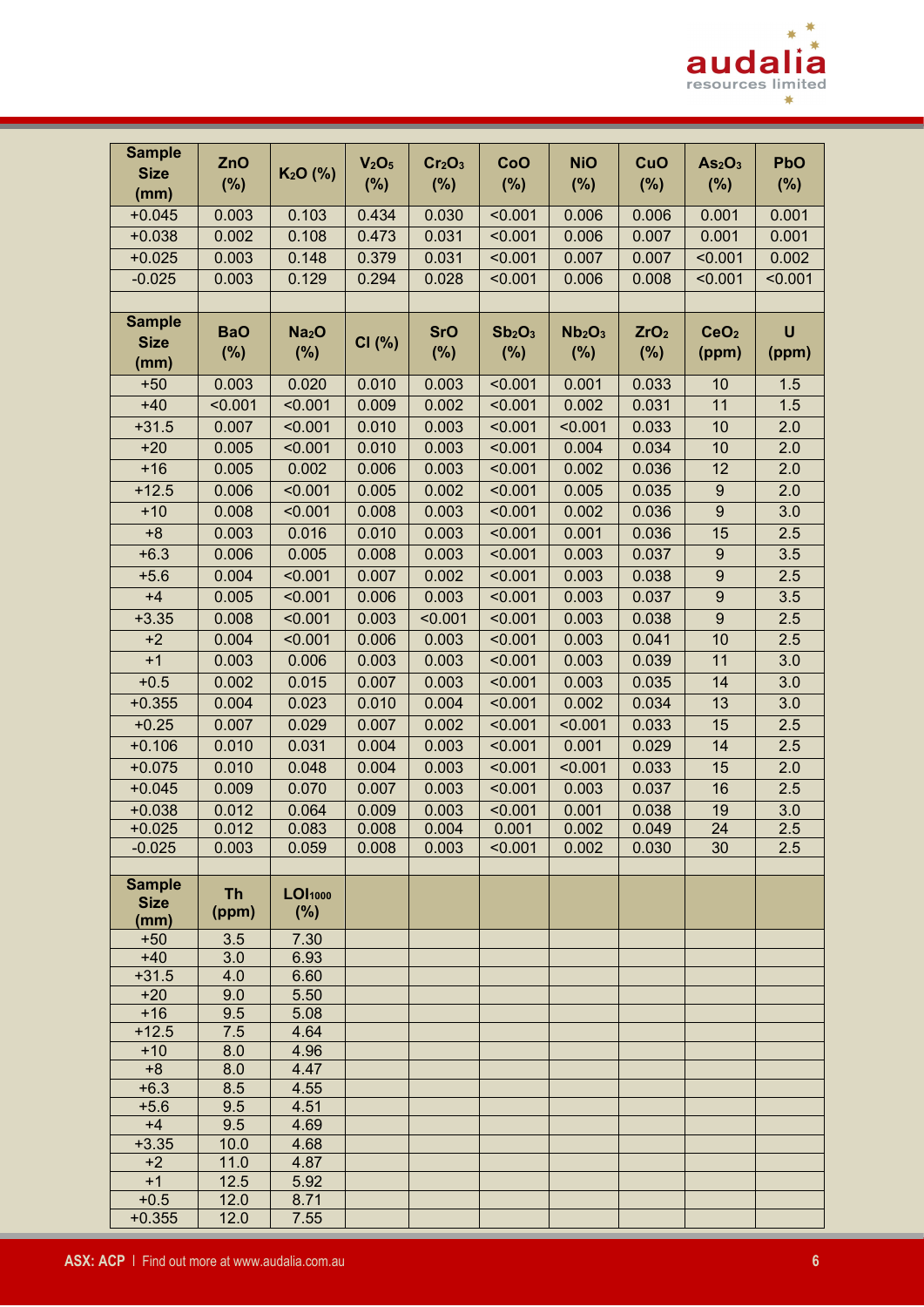

| <b>Sample</b><br><b>Size</b><br>(mm) | Th<br>(ppm) | <b>LOI</b> 1000<br>(%) |  |  |  |  |
|--------------------------------------|-------------|------------------------|--|--|--|--|
| $+0.25$                              | 11.5        | 8.06                   |  |  |  |  |
| $+0.106$                             | 11.5        | 7.86                   |  |  |  |  |
| $+0.075$                             | 13.0        | 7.87                   |  |  |  |  |
| $+0.045$                             | 14.0        | 8.53                   |  |  |  |  |
| $+0.038$                             | 14.5        | 9.44                   |  |  |  |  |
| $+0.025$                             | 16.0        | 10.34                  |  |  |  |  |
| $-0.025$                             | 13.0        | 12.73                  |  |  |  |  |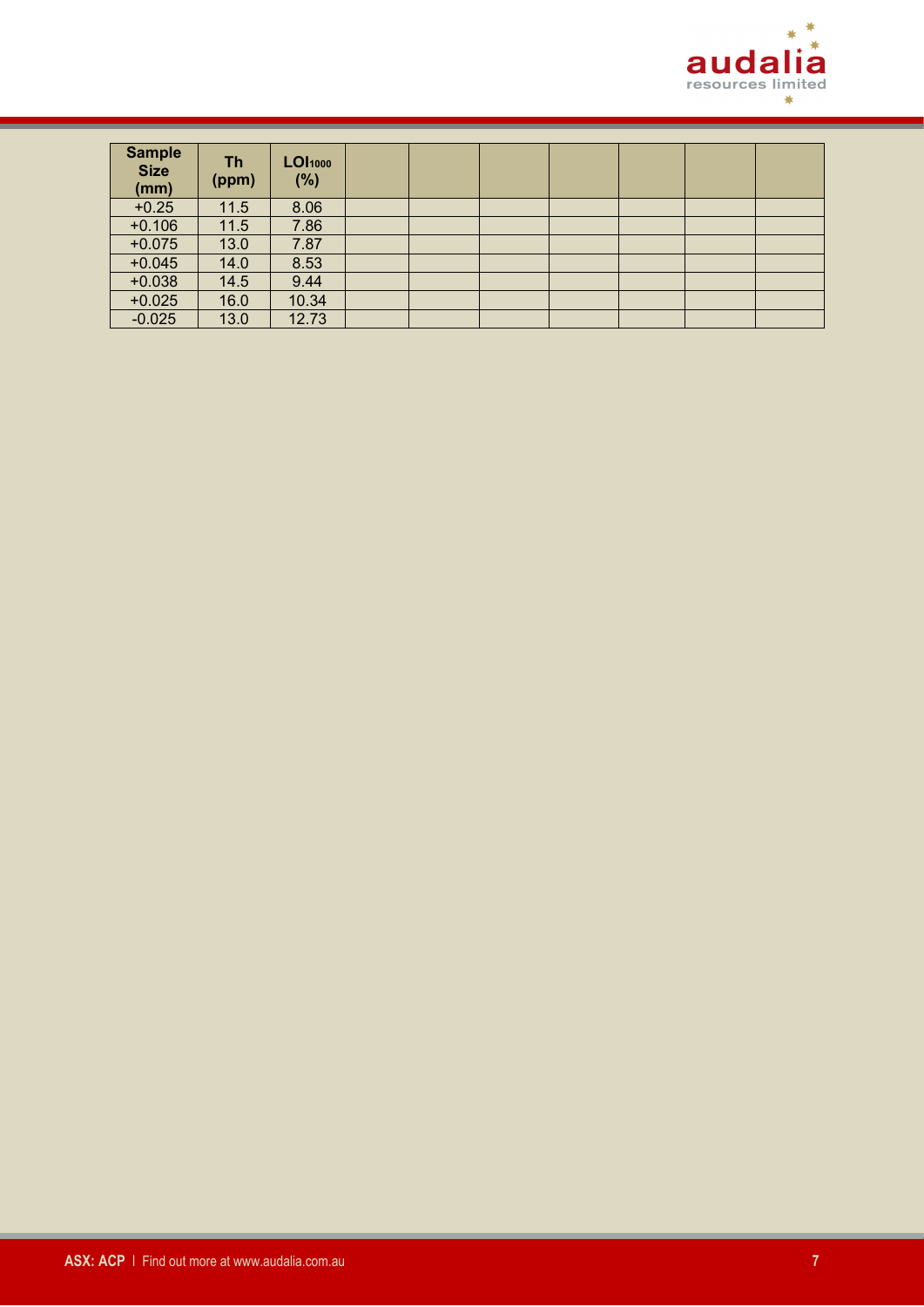

# JORC Code, 2012 Edition – Table 1 report

### **Section 1 Sampling Techniques and Data**

(Criteria in this section apply to all succeeding sections.)

| <b>Criteria</b>                 | <b>JORC Code explanation</b>                                                                                                                                                                                                                                                                                                                                                                                                                                                                                                                                                                                                                                                                                                                                                                                                                                                                                                                                                                                                                                                                       | <b>Commentary</b>                                                                                                                                                                                                                                                                                                                                                                                                                                                            |
|---------------------------------|----------------------------------------------------------------------------------------------------------------------------------------------------------------------------------------------------------------------------------------------------------------------------------------------------------------------------------------------------------------------------------------------------------------------------------------------------------------------------------------------------------------------------------------------------------------------------------------------------------------------------------------------------------------------------------------------------------------------------------------------------------------------------------------------------------------------------------------------------------------------------------------------------------------------------------------------------------------------------------------------------------------------------------------------------------------------------------------------------|------------------------------------------------------------------------------------------------------------------------------------------------------------------------------------------------------------------------------------------------------------------------------------------------------------------------------------------------------------------------------------------------------------------------------------------------------------------------------|
| <b>Sampling</b><br>techniques   | • Nature and quality of sampling (eg cut channels, random chips, or<br>specific specialised industry standard measurement tools appropriate<br>to the minerals under investigation, such as down hole gamma<br>sondes, or handheld XRF instruments, etc). These examples should<br>not be taken as limiting the broad meaning of sampling.<br>Include reference to measures taken to ensure sample representivity<br>and the appropriate calibration of any measurement tools or systems<br>used.<br>• Aspects of the determination of mineralisation that are Material to the<br>Public Report.<br>In cases where 'industry standard' work has been done this would be<br>relatively simple (eg 'reverse circulation drilling was used to obtain 1<br>m samples from which 3 kg was pulverised to produce a 30 g charge<br>for fire assay'). In other cases more explanation may be required,<br>such as where there is coarse gold that has inherent sampling<br>problems. Unusual commodities or mineralisation types (eg<br>submarine nodules) may warrant disclosure of detailed information. | • Trench excavated perpendicular to the strike of mineralisation.<br>Trench excavated beside logged and assayed PQ core hole MDD012<br>drilled in 2015 as a reference.<br>Bulk samples from 15 bulka bags (13t) were composited to a unified<br>sample. The composite was staged crushed to P <sub>100</sub> 60mm. The<br>crushed composite was then dry screened at 10mm. The +10mm to -<br>60mm portion is the target product and was assayed at various size<br>fraction. |
| <b>Drilling</b><br>techniques   | Drill type (eg core, reverse circulation, open-hole hammer, rotary air<br>blast, auger, Bangka, sonic, etc) and details (eg core diameter, triple<br>or standard tube, depth of diamond tails, face-sampling bit or other<br>type, whether core is oriented and if so, by what method, etc).                                                                                                                                                                                                                                                                                                                                                                                                                                                                                                                                                                                                                                                                                                                                                                                                       | $\bullet$ Not applicable – no drilling.                                                                                                                                                                                                                                                                                                                                                                                                                                      |
| <b>Drill sample</b><br>recovery | Method of recording and assessing core and chip sample recoveries<br>$\bullet$<br>and results assessed.                                                                                                                                                                                                                                                                                                                                                                                                                                                                                                                                                                                                                                                                                                                                                                                                                                                                                                                                                                                            | • Not applicable – no RC nor core drilling.                                                                                                                                                                                                                                                                                                                                                                                                                                  |
|                                 | Measures taken to maximise sample recovery and ensure<br>representative nature of the samples.<br>Whether a relationship exists between sample recovery and grade<br>$\bullet$<br>and whether sample bias may have occurred due to preferential<br>loss/gain of fine/coarse material.                                                                                                                                                                                                                                                                                                                                                                                                                                                                                                                                                                                                                                                                                                                                                                                                              | • Not applicable - excavated sample.                                                                                                                                                                                                                                                                                                                                                                                                                                         |
| Logging                         | Whether core and chip samples have been geologically and                                                                                                                                                                                                                                                                                                                                                                                                                                                                                                                                                                                                                                                                                                                                                                                                                                                                                                                                                                                                                                           | • Not applicable $-$ no drilling.                                                                                                                                                                                                                                                                                                                                                                                                                                            |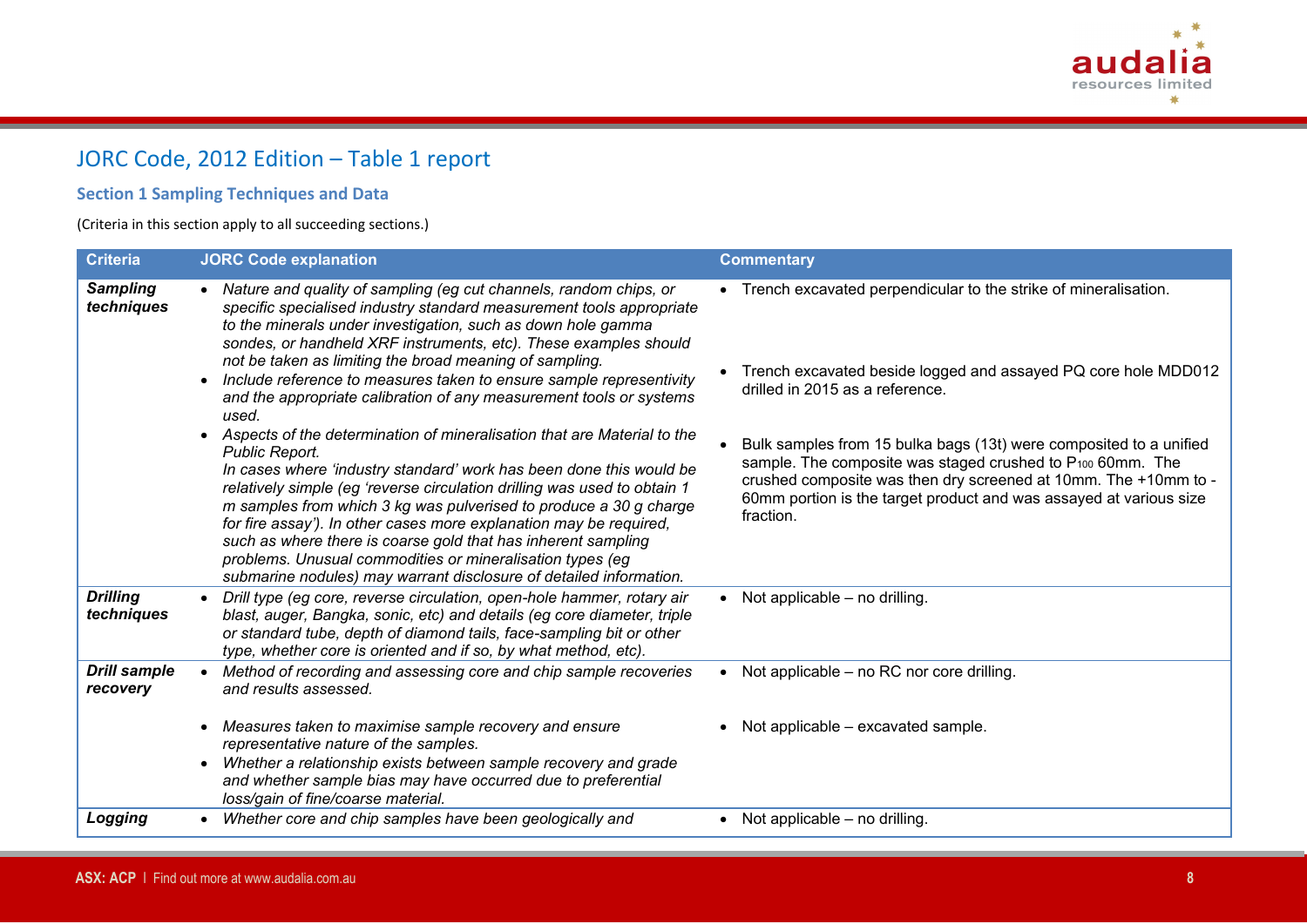

| <b>Criteria</b>                        | <b>JORC Code explanation</b>                                                                                                                                                                                                                                                                                                                      | <b>Commentary</b>                                                                                         |
|----------------------------------------|---------------------------------------------------------------------------------------------------------------------------------------------------------------------------------------------------------------------------------------------------------------------------------------------------------------------------------------------------|-----------------------------------------------------------------------------------------------------------|
|                                        | geotechnically logged to a level of detail to support appropriate<br>Mineral Resource estimation, mining studies and metallurgical<br>studies.<br>Whether logging is qualitative or quantitative in nature. Core (or<br>costean, channel, etc) photography.<br>The total length and percentage of the relevant intersections logged.<br>$\bullet$ | $\bullet$ Not applicable – bulk sample.<br>$\bullet$ Not applicable - bulk sample.                        |
| Sub-<br>sampling                       | • If core, whether cut or sawn and whether quarter, half or all core<br>taken.                                                                                                                                                                                                                                                                    | • Not applicable. No core drilling.                                                                       |
| techniques<br>and sample               | • If non-core, whether riffled, tube sampled, rotary split, etc and<br>whether sampled wet or dry.                                                                                                                                                                                                                                                | Dry bulk sample not split.<br>$\bullet$                                                                   |
| preparation                            | • For all sample types, the nature, quality and appropriateness of the<br>sample preparation technique.                                                                                                                                                                                                                                           | • Excavator appropriate equipment for 13 tonne bulk sample.                                               |
|                                        | • Quality control procedures adopted for all sub-sampling stages to<br>maximise representivity of samples.                                                                                                                                                                                                                                        | • No sub sampling.                                                                                        |
|                                        | Measures taken to ensure that the sampling is representative of the in<br>$\bullet$<br>situ material collected, including for instance results for field<br>duplicate/second-half sampling.                                                                                                                                                       | Senior Geologist determined the location of the trench.<br>$\bullet$                                      |
|                                        | Whether sample sizes are appropriate to the grain size of the material • Bulk sample. Grainsize fraction controlled in the laboratory.<br>$\bullet$<br>being sampled.                                                                                                                                                                             |                                                                                                           |
| <b>Quality of</b><br>assay data<br>and | The nature, quality and appropriateness of the assaying and<br>laboratory procedures used and whether the technique is considered<br>partial or total.                                                                                                                                                                                            | Nagrom analysed the sample by XRF/ICP analysis which is an<br>appropriate method for this mineralisation. |
| laboratory<br>tests                    | • For geophysical tools, spectrometers, handheld XRF instruments, etc,<br>the parameters used in determining the analysis including instrument<br>make and model, reading times, calibrations factors applied and their                                                                                                                           | Not applicable.                                                                                           |
|                                        | derivation, etc.<br>Nature of quality control procedures adopted (eg standards, blanks,<br>duplicates, external laboratory checks) and whether acceptable levels<br>of accuracy (ie lack of bias) and precision have been established.                                                                                                            | • Used drillhole MDD012 as the quality control indicator.                                                 |
| <b>Verification</b><br>of sampling     | • The verification of significant intersections by either independent or<br>alternative company personnel.                                                                                                                                                                                                                                        | Senior Geologist verified results against drillhole MDD012.                                               |
| and                                    | • The use of twinned holes.                                                                                                                                                                                                                                                                                                                       | Core hole MDD012 twins the trench.                                                                        |
| assaying                               | Documentation of primary data, data entry procedures, data<br>verification, data storage (physical and electronic) protocols.<br>• Discuss any adjustment to assay data.                                                                                                                                                                          | Data documented in Nagrom report.<br>No adjustments were made to the assay data.                          |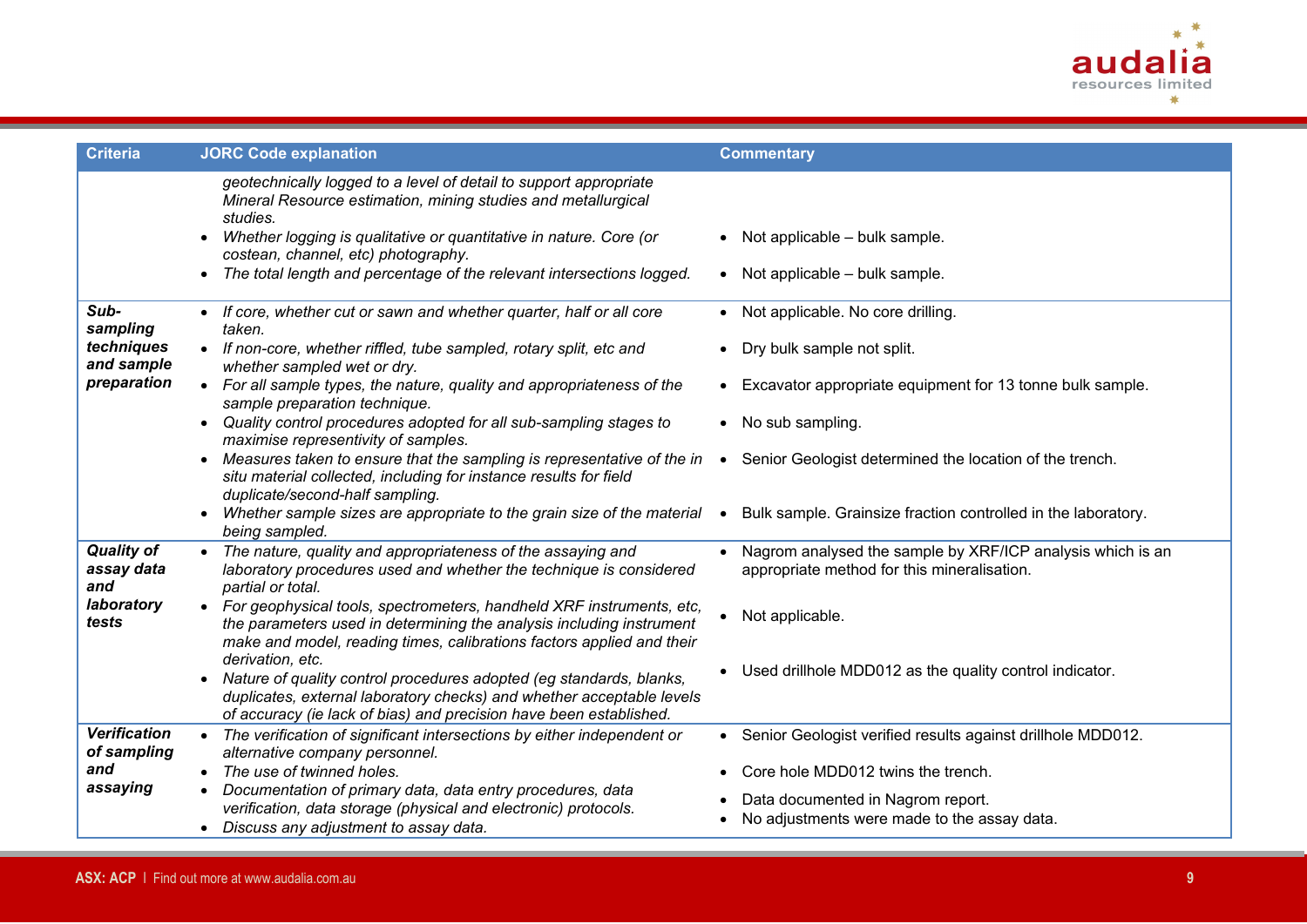

| <b>Criteria</b>                                 | <b>JORC Code explanation</b>                                                                                                                                                                                     | <b>Commentary</b>                                                                                   |
|-------------------------------------------------|------------------------------------------------------------------------------------------------------------------------------------------------------------------------------------------------------------------|-----------------------------------------------------------------------------------------------------|
| <b>Location of</b><br>data points               | Accuracy and quality of surveys used to locate drill holes (collar and<br>down-hole surveys), trenches, mine workings and other locations<br>used in Mineral Resource estimation.                                | • Used surveyed core hole MDD012 as a reference and GPS.                                            |
|                                                 | Specification of the grid system used.                                                                                                                                                                           | GDA 94, Zone 51.                                                                                    |
|                                                 | Quality and adequacy of topographic control.                                                                                                                                                                     | Used survey core hole MDD012 as a reference.                                                        |
| <b>Data spacing</b>                             | Data spacing for reporting of Exploration Results.                                                                                                                                                               | No data spacing.                                                                                    |
| and<br>distribution                             | Whether the data spacing and distribution is sufficient to establish the<br>$\bullet$<br>degree of geological and grade continuity appropriate for the Mineral                                                   | Bulk sample not used for Mineral Resource/Reserve estimation.                                       |
|                                                 | Resource and Ore Reserve estimation procedure(s) and<br>classifications applied.<br>Whether sample compositing has been applied.                                                                                 | Bulk sample contained in 15 bulka bags (13t) composited to one<br>sample in laboratory with bobcat. |
| <b>Orientation</b><br>of data in<br>relation to | Whether the orientation of sampling achieves unbiased sampling of<br>possible structures and the extent to which this is known, considering<br>the deposit type.                                                 | Mineralisation flat dipping. Unbiased sample.                                                       |
| geological<br>structure                         | If the relationship between the drilling orientation and the orientation<br>of key mineralised structures is considered to have introduced a<br>sampling bias, this should be assessed and reported if material. | Not applicable. No drilling.                                                                        |
| <b>Sample</b><br>security                       | The measures taken to ensure sample security.<br>$\bullet$                                                                                                                                                       | Bulk sample are stored in a locked gated storage facility with guard<br>dogs.                       |
| <b>Audits or</b><br>reviews                     | The results of any audits or reviews of sampling techniques and data.<br>$\bullet$                                                                                                                               | Not applicable – no drilling and sample used for metallurgical<br>purposed not mineral estimation.  |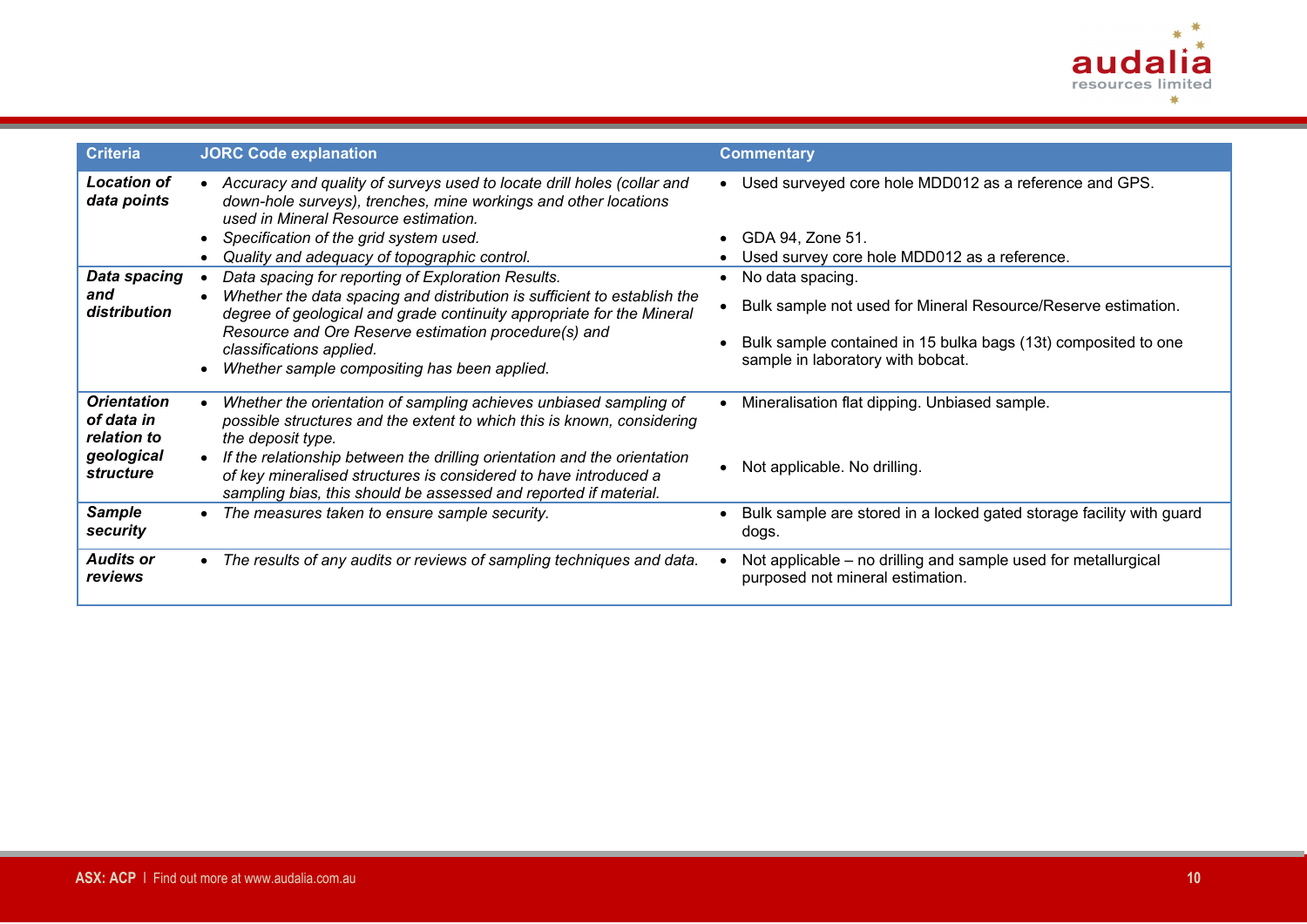

## **Section 2 Reporting of Exploration Results**

(Criteria listed in the preceding section also apply to this section.)

| <b>Criteria</b>                                         | <b>JORC Code explanation</b>                                                                                                                                                                                                                                                             | <b>Commentary</b>                                                                                                                                                                                                                                                                                                                                                                                                                                                                                                                                                                                                                                                                                                                                                                                                                                                                                                                                                                                                                                                                                                         |
|---------------------------------------------------------|------------------------------------------------------------------------------------------------------------------------------------------------------------------------------------------------------------------------------------------------------------------------------------------|---------------------------------------------------------------------------------------------------------------------------------------------------------------------------------------------------------------------------------------------------------------------------------------------------------------------------------------------------------------------------------------------------------------------------------------------------------------------------------------------------------------------------------------------------------------------------------------------------------------------------------------------------------------------------------------------------------------------------------------------------------------------------------------------------------------------------------------------------------------------------------------------------------------------------------------------------------------------------------------------------------------------------------------------------------------------------------------------------------------------------|
| <b>Mineral</b><br>tenement and<br>land tenure<br>status | Type, reference name/number, location and ownership including<br>agreements or material issues with third parties such as joint<br>ventures, partnerships, overriding royalties, native title interests,<br>historical sites, wilderness or national park and environmental<br>settings. | • Audalia owns the Medcalf project 100% that comprises of M63/656,<br>E63/1855, L63/75, L63/94, G63/10 and E63/1133 and E63/1134. All<br>tenements are owned 100% and are in good standing with no legal<br>issues.<br>The Medcalf lies in Proposed Nature Reserve (PNR84) where                                                                                                                                                                                                                                                                                                                                                                                                                                                                                                                                                                                                                                                                                                                                                                                                                                          |
|                                                         |                                                                                                                                                                                                                                                                                          | mineralisation exists in proximity to Declared Rare Flora and<br>subterranean fauna.                                                                                                                                                                                                                                                                                                                                                                                                                                                                                                                                                                                                                                                                                                                                                                                                                                                                                                                                                                                                                                      |
|                                                         |                                                                                                                                                                                                                                                                                          | Native Title interests are a royalty on production.                                                                                                                                                                                                                                                                                                                                                                                                                                                                                                                                                                                                                                                                                                                                                                                                                                                                                                                                                                                                                                                                       |
|                                                         | The security of the tenure held at the time of reporting along with<br>any known impediments to obtaining a licence to operate in the<br>area.                                                                                                                                           | Tenure is secure and there are no known impediments.                                                                                                                                                                                                                                                                                                                                                                                                                                                                                                                                                                                                                                                                                                                                                                                                                                                                                                                                                                                                                                                                      |
| <b>Exploration</b><br>done by other<br>parties          | • Acknowledgment and appraisal of exploration by other parties.                                                                                                                                                                                                                          | The Medcalf layered intrusion was identified by Union Miniere in the<br>$\bullet$<br>1960's during which they completed gridding, geological mapping,<br>soil sampling, geophysical surveys, and drilling. Amoco completed<br>detailed geological mapping, geochemical sampling, and ground<br>magnetic surveys during 1978. Drilling broadly delineated the<br>mineralisation with drill samples submitted for mineralogical and<br>petrographic analysis. Mineralised samples were submitted for<br>metallurgical test work. In 1986 Cypres drilled a deep diamond hole<br>to the west of the current resource area to test for down dip<br>extensions. Arimco drilled diamond core to obtain samples for<br>metallurgical testing in 1996, on which separation test work was<br>completed. During 2005 and 2006 LionOre explored the area<br>primarily for base metals and completed a geophysical survey and<br>drilling. Norilsk briefly explored the area for nickel in 2010. A total of<br>44 historical holes have been drilled. None of these holes have<br>been included in estimation of the Mineral Resource. |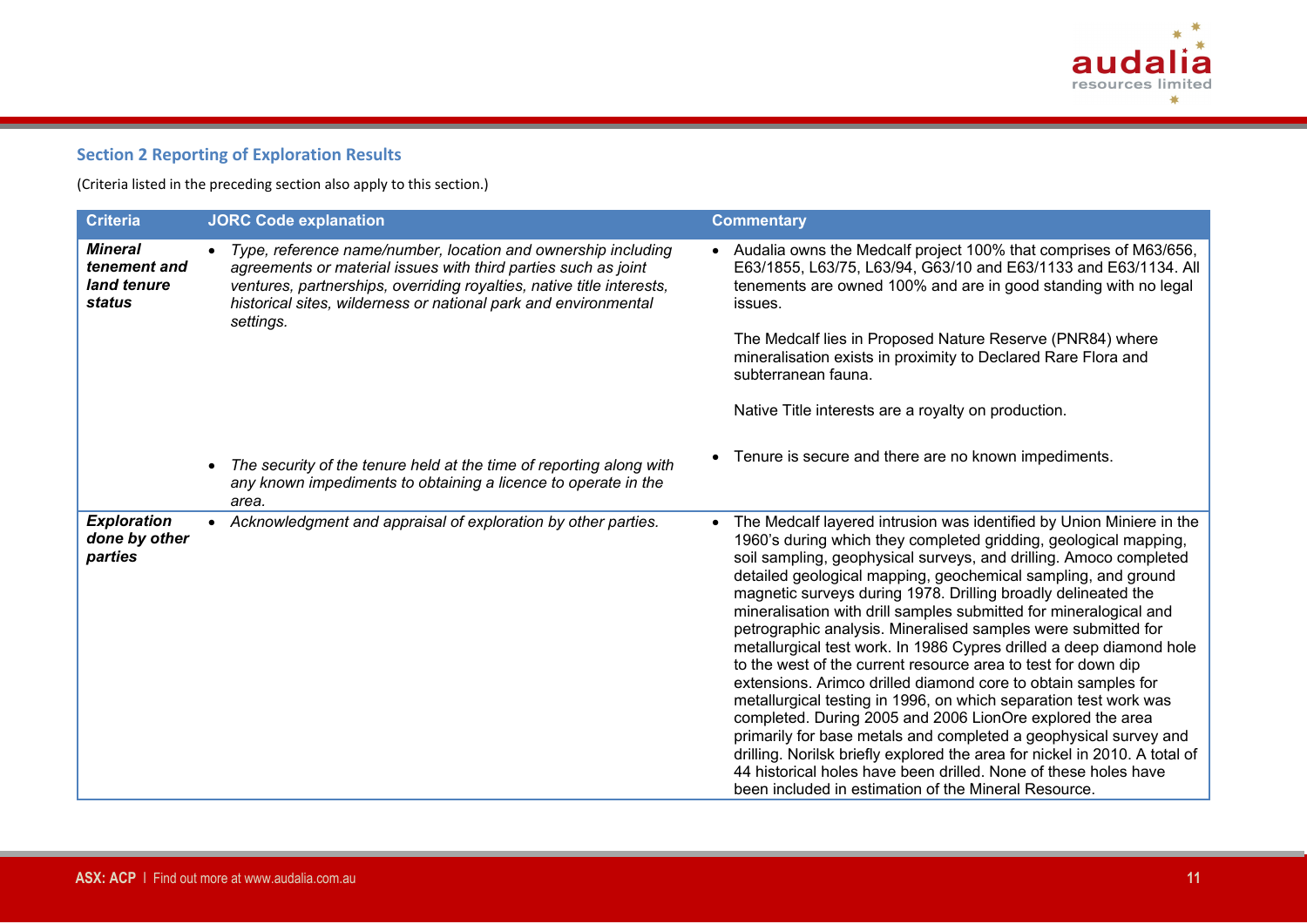

| <b>Criteria</b>                         | <b>JORC Code explanation</b>                                                                                                                                                                                                                                                                                                                                                                                                                                                                                                                                                                                                                                                                                                                       | <b>Commentary</b>                                                                                                                                                                                                                                                                                                                                                                                                                                                                                                                                                                                                                                                                                                                                                                                                                                                                                                                                                                                                                                                                                                                                                                                                                                 |
|-----------------------------------------|----------------------------------------------------------------------------------------------------------------------------------------------------------------------------------------------------------------------------------------------------------------------------------------------------------------------------------------------------------------------------------------------------------------------------------------------------------------------------------------------------------------------------------------------------------------------------------------------------------------------------------------------------------------------------------------------------------------------------------------------------|---------------------------------------------------------------------------------------------------------------------------------------------------------------------------------------------------------------------------------------------------------------------------------------------------------------------------------------------------------------------------------------------------------------------------------------------------------------------------------------------------------------------------------------------------------------------------------------------------------------------------------------------------------------------------------------------------------------------------------------------------------------------------------------------------------------------------------------------------------------------------------------------------------------------------------------------------------------------------------------------------------------------------------------------------------------------------------------------------------------------------------------------------------------------------------------------------------------------------------------------------|
| Geology                                 | • Deposit type, geological setting and style of mineralisation.                                                                                                                                                                                                                                                                                                                                                                                                                                                                                                                                                                                                                                                                                    | • The Medcalf Project lies in the southern end of the Archaean Lake<br>Johnston greenstone belt: a narrow, north-northwest trending belt<br>approximately 110 km in length. It is located near the southern<br>margin of the Yilgarn Craton, midway between the southern ends of<br>the Norseman-Wiluna and the Forrestania-Southern Cross<br>greenstone belts. The area of interest is the Medcalf sill located in<br>the hinge zone of a gently north-west plunging regional anticline<br>and is emplaced within a predominately tholeiitic basalt sequence<br>low in the greenstone succession. Rocks in this area belong to the<br>almandine amphibolite facies of regional metamorphism.<br>In the mineralised area the magnetite-rich sequence is deeply<br>weathered, with +60 m of saprolite showing vertical zonation of<br>weathering minerals due to progressive weathering. Primary<br>mineralisation is the result of gravity accumulations of oxide phases<br>within the pyroxenite zone of the sill. Extensive weathering over<br>time has resulted in removal of much of the silica, calcium and<br>magnesium resulting in residual concentration of iron, titanium and<br>vanadium oxides. Vanadium is present in the samples as |
|                                         |                                                                                                                                                                                                                                                                                                                                                                                                                                                                                                                                                                                                                                                                                                                                                    | microscopic and sub-microscopic constituents of hematite, goethite,<br>and several other iron minerals.                                                                                                                                                                                                                                                                                                                                                                                                                                                                                                                                                                                                                                                                                                                                                                                                                                                                                                                                                                                                                                                                                                                                           |
| <b>Drill hole</b><br><b>Information</b> | • A summary of all information material to the understanding of the<br>exploration results including a tabulation of the following<br>information for all Material drill holes:<br>easting and northing of the drill hole collar<br>$\circ$<br>elevation or RL (Reduced Level - elevation above sea level in<br>metres) of the drill hole collar<br>dip and azimuth of the hole<br>$\circ$<br>down hole length and interception depth<br>$\Omega$<br>$\circ$ hole length.<br>If the exclusion of this information is justified on the basis that the<br>$\bullet$<br>information is not Material and this exclusion does not detract from<br>the understanding of the report, the Competent Person should<br>clearly explain why this is the case. | No drilling.<br>$\bullet$<br>Centre point of trench = $292,777$ mE 6,398,240mN.<br>427mRL.<br>$\circ$<br>-90 dip, zero azimuth.<br>$0$ to $3m$ .<br>$\Omega$<br>3m.<br>$\bigcirc$<br>No exclusion undertaken.                                                                                                                                                                                                                                                                                                                                                                                                                                                                                                                                                                                                                                                                                                                                                                                                                                                                                                                                                                                                                                     |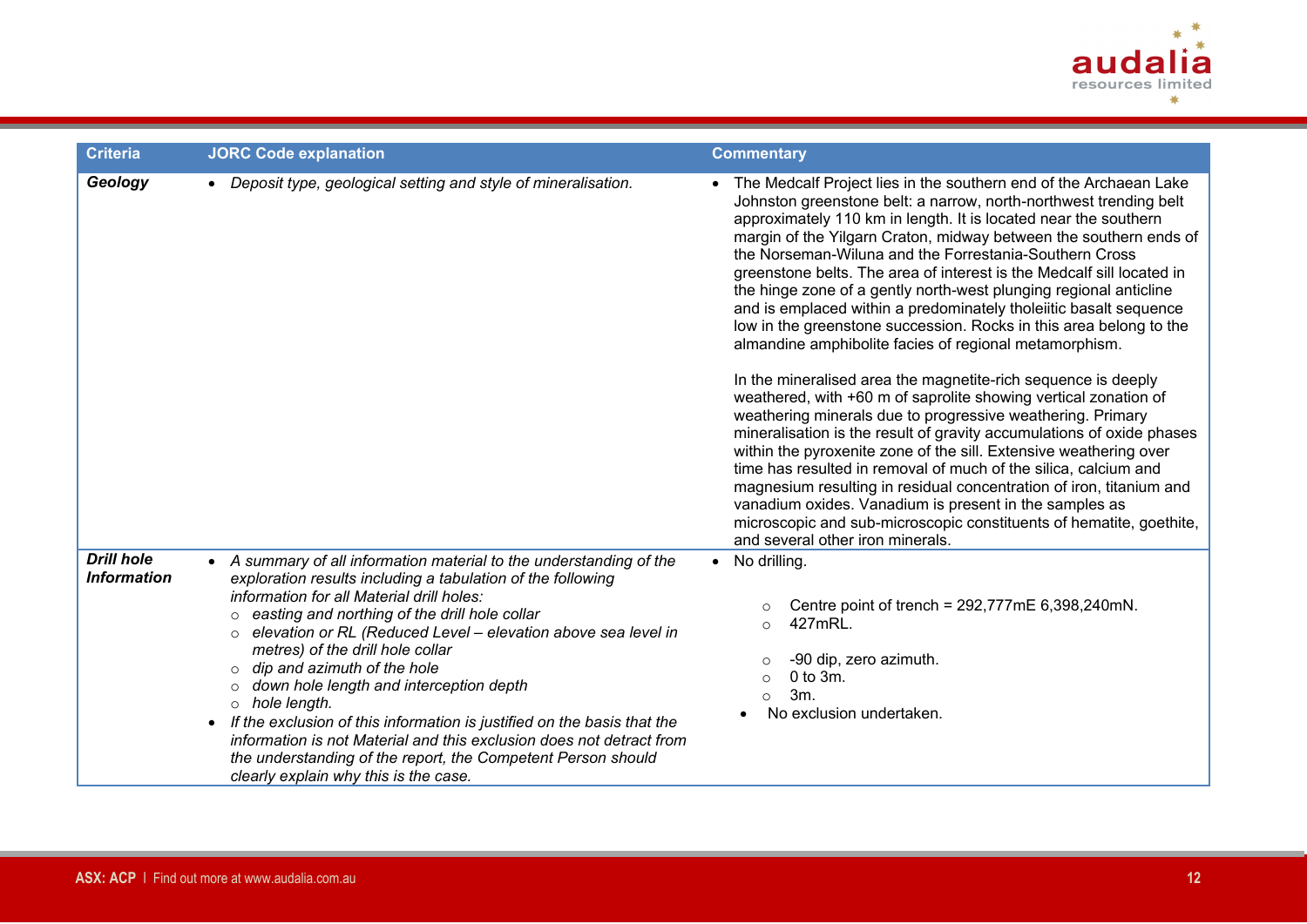

| <b>Criteria</b>                                                                                           | <b>JORC Code explanation</b>                                                                                                                                                                                                                                                                                                                                                                                                                                                                                                                                                                      | <b>Commentary</b>                                                                                                                                                                                                                                                                                                                                                                                                                                                                                                                                                                                                                                           |
|-----------------------------------------------------------------------------------------------------------|---------------------------------------------------------------------------------------------------------------------------------------------------------------------------------------------------------------------------------------------------------------------------------------------------------------------------------------------------------------------------------------------------------------------------------------------------------------------------------------------------------------------------------------------------------------------------------------------------|-------------------------------------------------------------------------------------------------------------------------------------------------------------------------------------------------------------------------------------------------------------------------------------------------------------------------------------------------------------------------------------------------------------------------------------------------------------------------------------------------------------------------------------------------------------------------------------------------------------------------------------------------------------|
| <b>Data</b><br>aggregation<br>methods                                                                     | • In reporting Exploration Results, weighting averaging techniques,<br>maximum and/or minimum grade truncations (eg cutting of high<br>grades) and cut-off grades are usually Material and should be<br>stated.<br>Where aggregate intercepts incorporate short lengths of high grade<br>results and longer lengths of low grade results, the procedure used<br>for such aggregation should be stated and some typical examples<br>of such aggregations should be shown in detail.<br>The assumptions used for any reporting of metal equivalent values<br>$\bullet$<br>should be clearly stated. | • No aggregation of assay results has been performed, nor top-<br>cutting of assays applied.<br>No metal equivalents have been used. Individual grades for<br>$\bullet$<br>estimated elements are reported.<br>No assumptions.                                                                                                                                                                                                                                                                                                                                                                                                                              |
| <b>Relationship</b><br>between<br>mineralisation<br>widths and<br>intercept<br>lengths<br><b>Diagrams</b> | • These relationships are particularly important in the reporting of<br><b>Exploration Results.</b><br>• If the geometry of the mineralisation with respect to the drill hole<br>angle is known, its nature should be reported.<br>• If it is not known and only the down hole lengths are reported, there<br>should be a clear statement to this effect (eg 'down hole length,<br>true width not known').<br>• Appropriate maps and sections (with scales) and tabulations of                                                                                                                    | Relationship is one to one. One vertical metre of excavation is one<br>vertical metre of mineralisation.<br>No angle to the mineralisation ie flat.<br>Not applicable. Geometry of mineralisation known.<br>• Not applicable. Bulk sample.                                                                                                                                                                                                                                                                                                                                                                                                                  |
|                                                                                                           | intercepts should be included for any significant discovery being<br>reported These should include, but not be limited to a plan view of<br>drill hole collar locations and appropriate sectional views.                                                                                                                                                                                                                                                                                                                                                                                          |                                                                                                                                                                                                                                                                                                                                                                                                                                                                                                                                                                                                                                                             |
| <b>Balanced</b><br>reporting                                                                              | • Where comprehensive reporting of all Exploration Results is not<br>practicable, representative reporting of both low and high grades<br>and/or widths should be practiced to avoid misleading reporting of<br><b>Exploration Results.</b>                                                                                                                                                                                                                                                                                                                                                       | • All meaningful and material data has been reported.                                                                                                                                                                                                                                                                                                                                                                                                                                                                                                                                                                                                       |
| <b>Other</b><br>substantive<br>exploration<br>data                                                        | Other exploration data, if meaningful and material, should be<br>$\bullet$<br>reported including (but not limited to): geological observations;<br>geophysical survey results; geochemical survey results; bulk<br>samples - size and method of treatment; metallurgical test results;<br>bulk density, groundwater, geotechnical and rock characteristics;<br>potential deleterious or contaminating substances.                                                                                                                                                                                 | • Audalia have completed a range of metallurgical tests of<br>mineralisation sourced for the Medcalf Project:<br>Mineralogical characterisation - Investigation of the<br>$\circ$<br>distribution of vanadium, titanium and iron in different<br>minerals.<br>Beneficiation testwork - Investigations on the suitability of<br>$\circ$<br>various concentration processes including gravity separation,<br>magnetic separation, and flotation. Results indicate magnetic<br>separation as the most suitable process<br>Metallurgical testwork - To investigate the extraction and<br>$\circ$<br>separation of vanadium, titanium and iron from beneficiated |